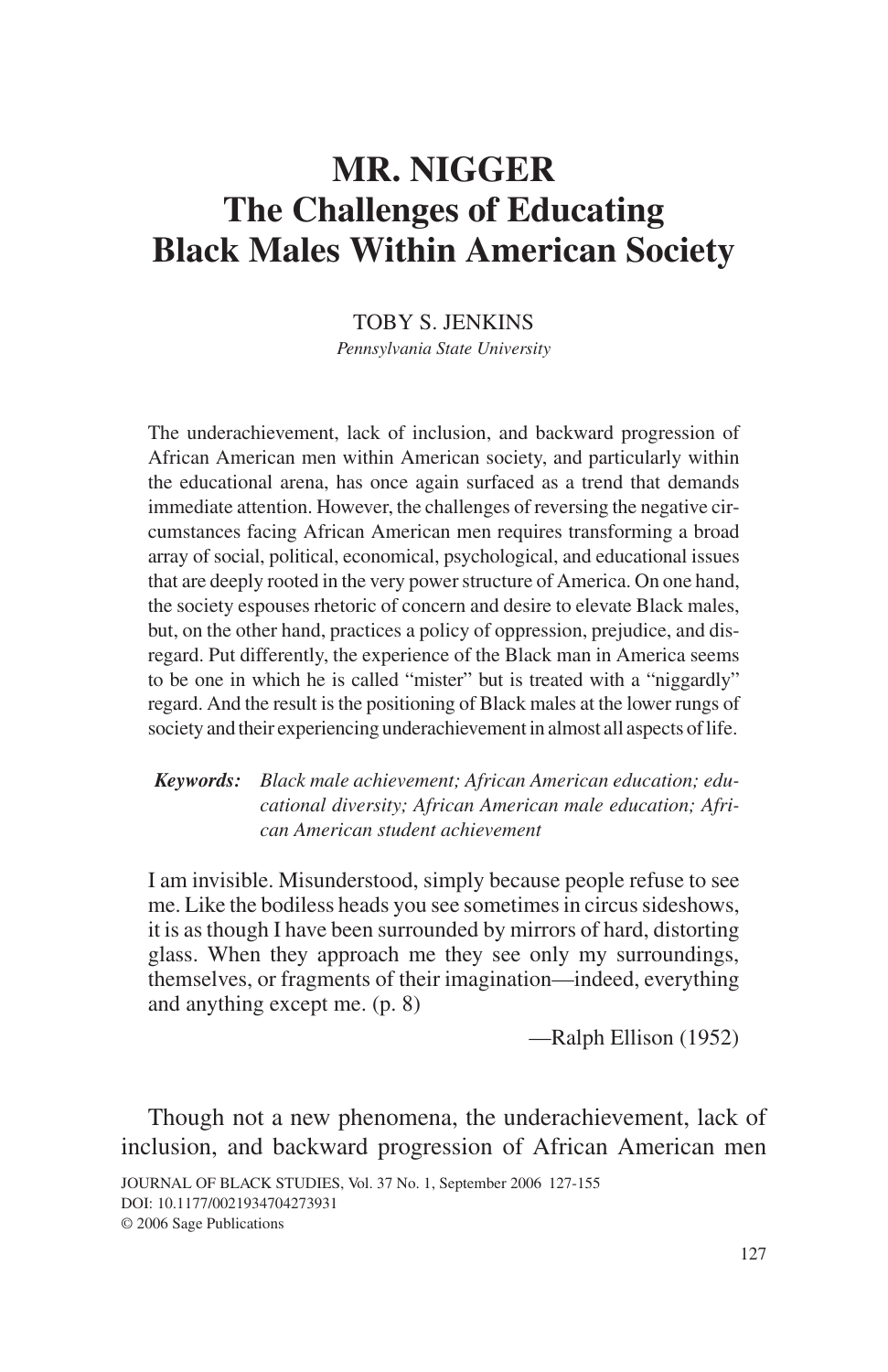within American society, and particularly within the educational arena, has once again surfaced as a trend that demands immediate attention. However, the challenges of reversing the negative circumstances facing African American men is daunting and requires working on the plight of the individual and transforming a broad array of social, political, economical, psychological, and educational issues that are deeply rooted in the very power structure of America. The challenge reflects a social oxymoron: seeking to advance the status of a population that the larger society has systematically oppressed. On one hand, society espouses rhetoric of concern and desire to elevate Black males, but on the other hand, society practices a policy of oppression, prejudice, and disregard. Put differently, the experience of the Black man in America seems to be one in which he is called "mister" but is treated with a "niggardly" regard. And the result is the positioning of Black males at the lower rungs of society and their experiencing underachievement in almost all aspects of life.

In the needs assessment for the African American Men of Arizona State University (AAMASU) program, the university noted that Black males experience a high level of underachievement in the higher education arena, overinvolvement in the criminal system, and high rates of unemployment, poverty, and dying via homicide (Arizona State University, 2004). According to this literature, African American males are disproportionately represented among those students who are forced to withdraw, have low academic performance, and report negative college experiences. Additionally, the 1996 graduation rate for African American males at 300 of the nation's largest colleges dropped from 35% to 33% (Arizona State University, 2004). The high school drop-out rate for Black males is also high with 20% to 30% of urban Black male youth leaving school prior to graduation (Noguera, 1997). Additionally, it is now estimated that 44% of all Black men are functionally illiterate (Noguera, 1997). Outside of the educational arena, approximately 39.8% more Black men are involved in the criminal system than enrolled in an institution of higher learning; one in five Black men live in poverty as opposed to 1 in 12 for White men, and Black men hold an unemployment rate that is 2.3 times higher than White men (Ari-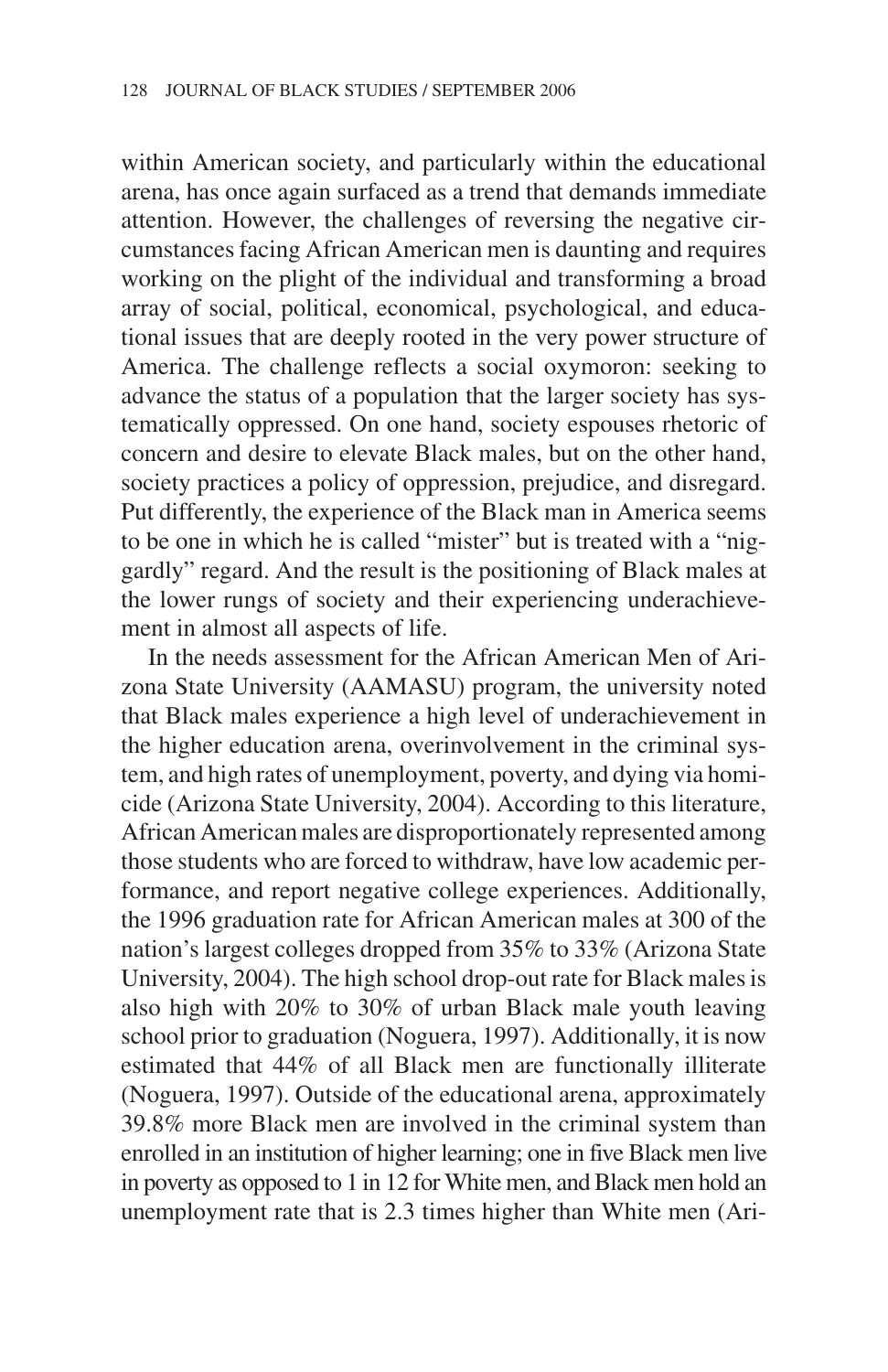zona State University, 2004). Within the professional arena, Black men earn 73% of the income of White males, with the average Black male with a college degree earning less than the average White male with a high school diploma (Noguera, 1997). Death is an additional factor constantly confronting African American men. According to the AAMASU data (Arizona State University, 2004), African American men are 14 times more likely to die of murder than White men. Noguera (1997) also notes that the rate of homicide among Black men ages 15 to 24 is the highest for any group within the U.S. population, and the suicide rate has surpassed that of their White male counterparts. The reality that Black male youth have a 50% higher chance of dying by age 20 is overwhelming as it creates a sense of urgency to not only better prepare Black men for college, but also to extend their probability of even living to the college years (Blake & Darling, 1994).

Therefore, service to Black men within the field of education must consider and include the factors confronting Black men outside of the classroom—in their homes, communities, and minds. The intersection of this complex lived experience is having dramatic consequences in the classroom. In Garibaldi's (1992) study of the New Orleans public school system, he found that although Black male youth only represented 43% of the educational community, they accounted for 58% of the nonpromotions, 65% of the suspensions, 80% of the expulsions, and 45% of the dropouts. Clearly, the educational system is yet another structure of dissonance for Black male youth. Noguera (1997) refers to prior research that has shown the tendency for student groups that are labeled deficient; disadvantaged; dysfunctional; or, in many cases, merely different to be provided inferior educational service. This definitely seems to hold true for Black men at all levels of education, thus closing the road to social mobility on which many Black men once traveled via the medium of education (Noguera, 1997).

This literature review examines the systems (educational, societal, and cultural) in which Black men are involved and these systems' role in contributing to or retarding the healthy growth and development of Black men, with the goal of developing a more holistic understanding of the Black male experience.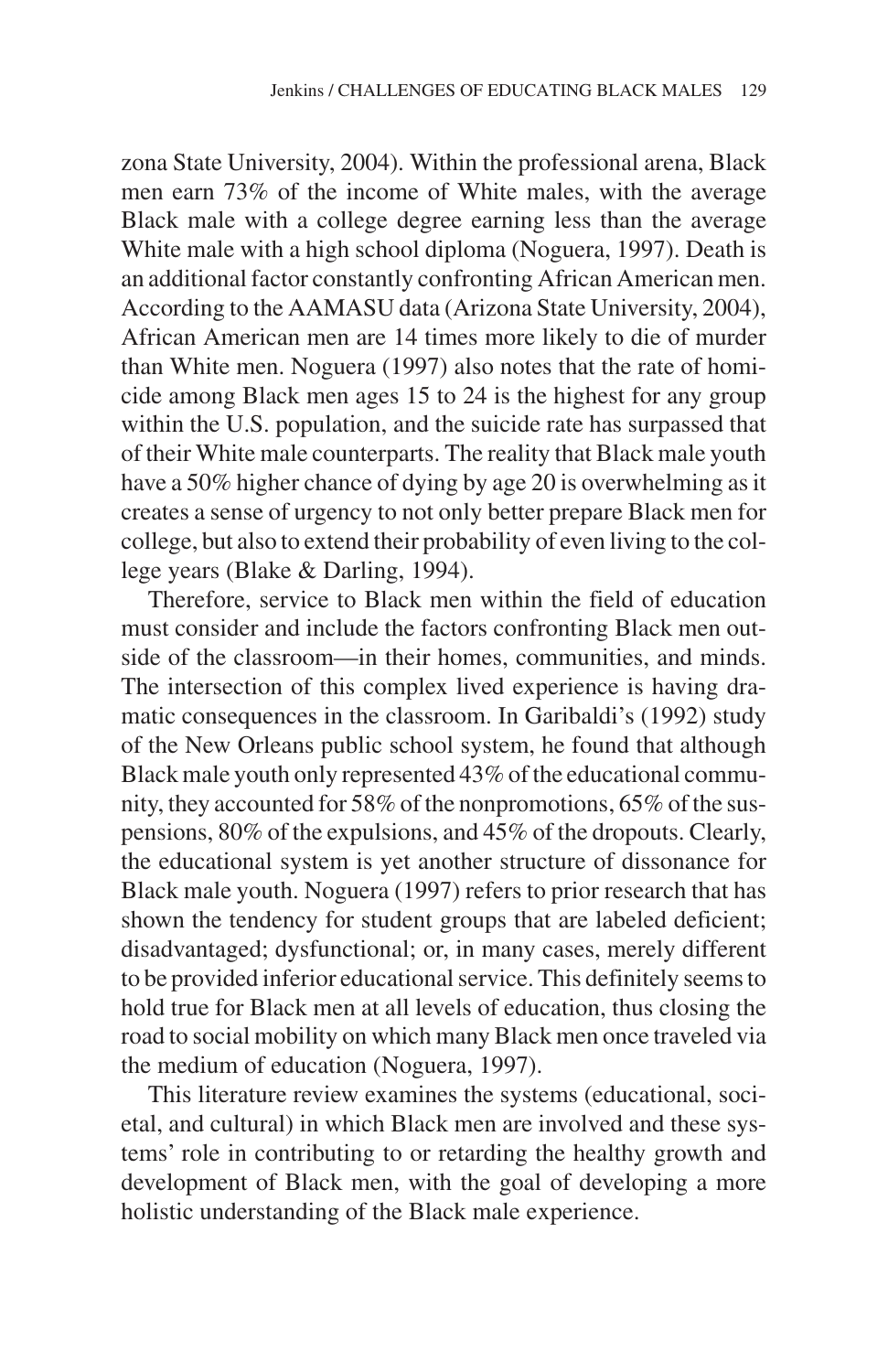#### **HISTORICAL CONTEXT**

History is a compass that people use to find themselves on the map of human geography. History tells a people where they have been, what they have been, where they are and what they are. Most importantly, history tells a people where they still must go, what they still must be. The relationship of history to a people is the same as the mother to her child.

—John Henrike Clarke (Bourne, 1996)

Undoubtedly, the current state of life for many Black men is chaotic in nature. This is not a new state of being for Black men, but rather a reflection of society's inability to make substantial and long-lasting change for the betterment of this population. The African American experience became a chaotic one beginning roughly during the years between 1641, when a Virginia court first made the distinction between a White and a Black indentured servant, sentencing the latter to a lifetime of servitude, and 1664, when the New Netherlands fell to the British, creating New York and New Jersey and the subsequent capitulation articles became the first to recognize slavery as a legal institution (Schneider & Schneider, 2001). Within these two decades, life began to slowly change for the small, largely male population of Africans indentured and eventually enslaved in America. These changes occurred yearly and took place not only in the communities of labor and neighborhoods of plantations, but also more importantly in courtrooms and offices of local government. A lifestyle of disenfranchisement did not just happen upon African American people, but was instead intentionally ingrained in the very structure of America.

Slaves born in Africa who came to North America exchanged the temporary chaos and suffering of the middle passage for the confusion and hardship of life in a strange land. . . . Almost always the slave traders and slave owners who received them treated them as savages to be subdued, workers whose power had to be harnessed, and sources of profit—not as human beings. The slaves had been stripped of their status, their names, their families, and friends, and their customs and culture. They were surrounded by fear, distrust,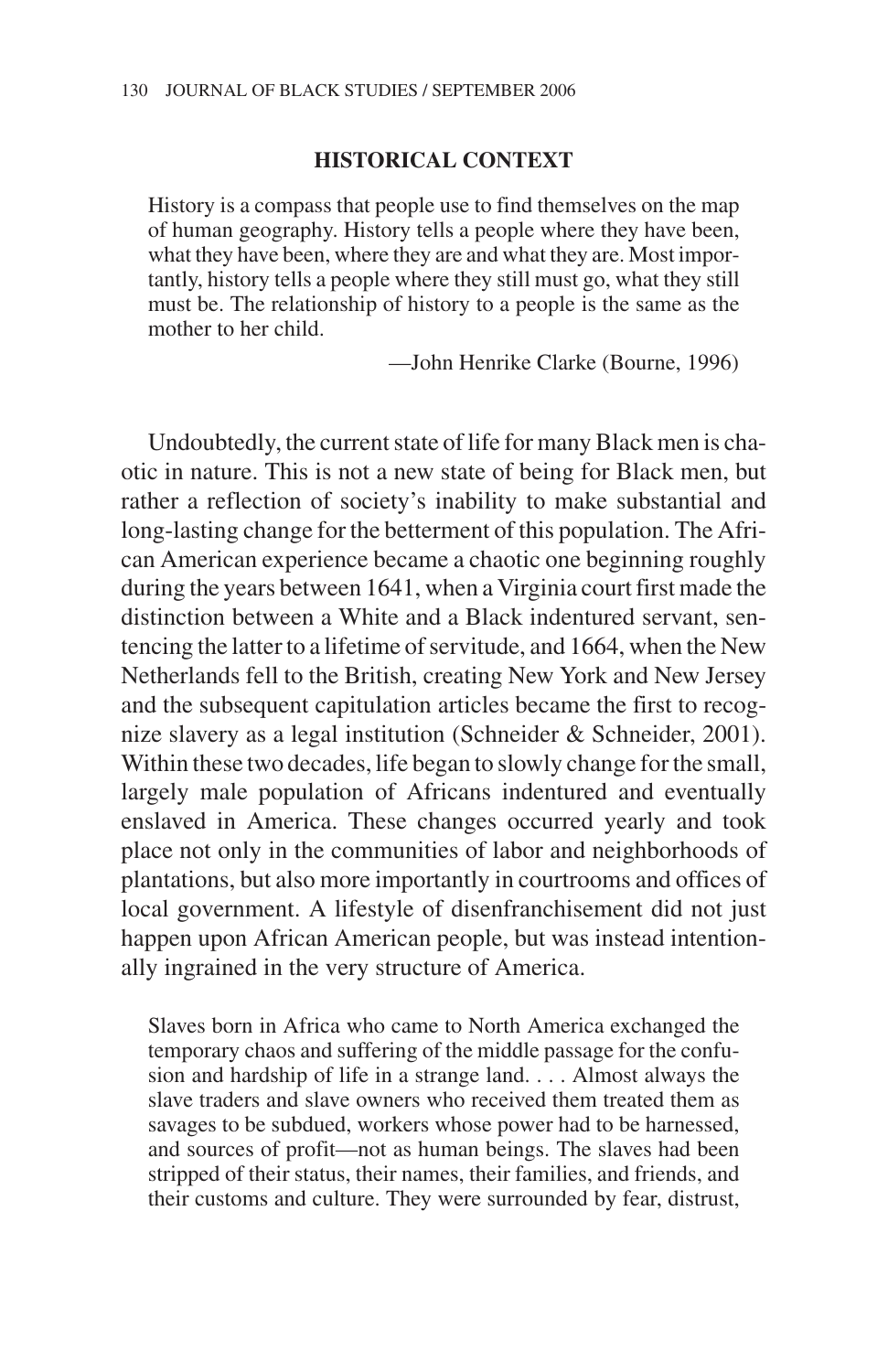and sometimes hatred. . . . They stood naked to misery, not knowing what would happen to them. (Schneider & Schneider, 2001, p. 81)

America provided the answer to the questionable future of an enslaved African through the creation of laws that made slavery an increasingly miserable form of existence. From the 1662 Virginia law declaring that slave offspring inherit the status of the mother to the New York Assembly passing "An Act for Regulating Slaves" in 1702, prohibiting meetings of more than three slaves, trading by slaves, testimony by slaves, and creating the office of Common Whipper for slaves to the South Carolina legislature passing a comprehensive "Negro Act" prohibiting slaves from "freedom of movement, freedom of assembly, freedom to raise food, to earn money, and to learn to read English, and restricting them to low quality, inexpensive clothing" and finally the 1857 *Dred Scott v. Sanford* case in which the United States Supreme Court ruled that a slave, an ex-slave, or a descendant of slaves cannot be a citizen of the United States and that Congress cannot prohibit slavery in the territories; the institution of slavery then set a standard of oppression that lingered in the years following its abolition and continues to persist within today's society (Schneider & Schneider, 2001, pp. 97).

At the same time that America was very quickly emerging as a super power and its citizens were establishing a legacy of wealth, African Americans were being stripped even of citizenship and later choked by the restraints of oppression.

The century following slavery, though improved, still proved to be oppressive and burdensome for African Americans. From reconstruction and the creation of new systems of segregation and often exploitive labor opportunities (sharecropping, crop liens, and peonage) to the Great Depression and the devastating impact that it had on a population that was already a low priority for the country to the persistent discrimination that African Americans encountered in education, housing, the military, employment, and politics, the legacy of Black disenfranchisement was passed down from one generation to the next. In many social arenas, Black participation is a relatively new phenomenon, particularly the arena of education.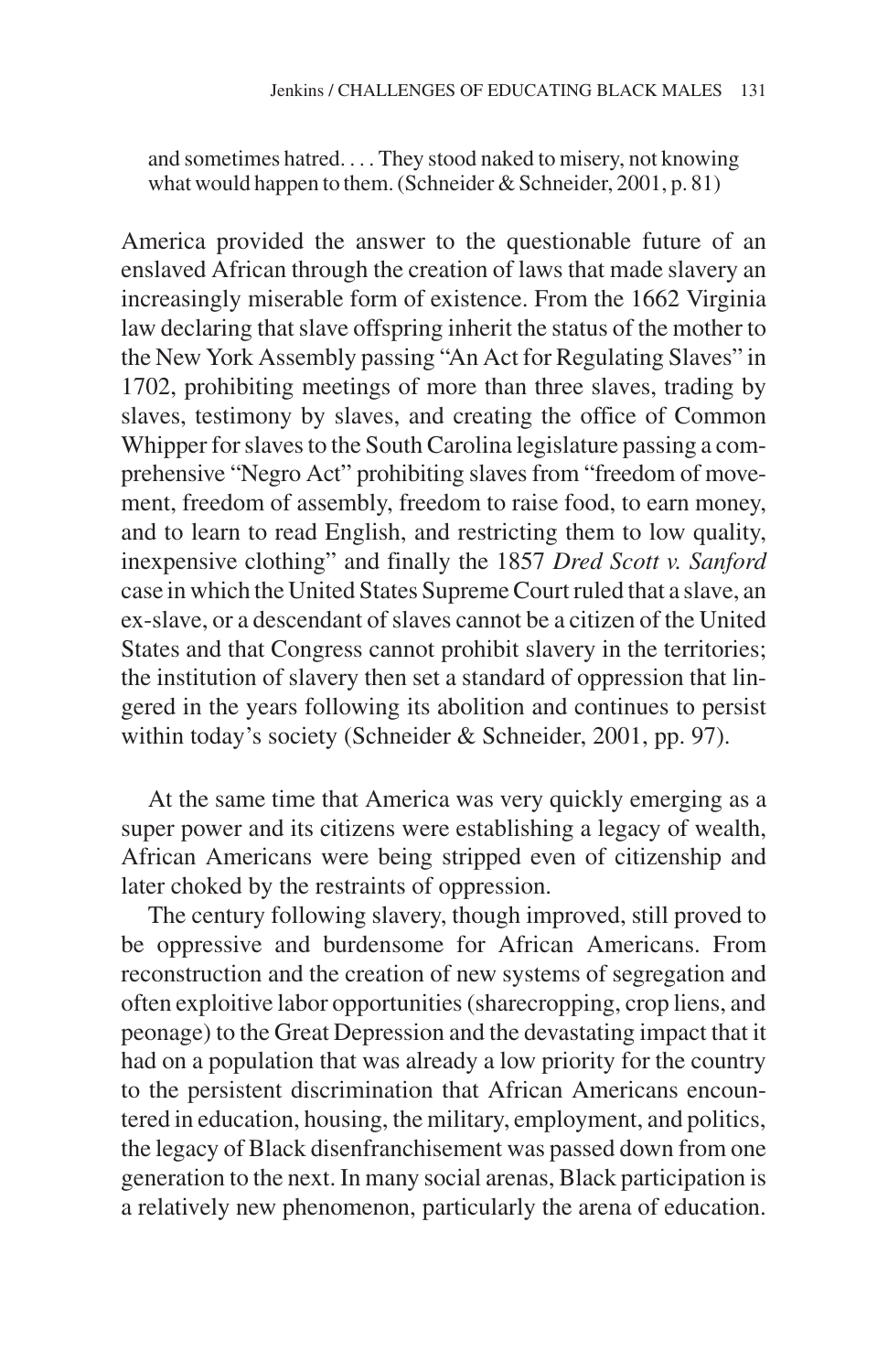America has more than a 300-year history of higher education; yet not more than 139 years ago, it was illegal for Blacks of any age to be taught to read. The deficit incurred by history is substantial and has had a generational impact on the African American community, the family unit, and the individual.

# **THE FAMILY UNIT**

If a kid calls his grandmother mommy and his mother Pam, there's something wrong.

—Chris Rock (1999)

The American power structure and the history of oppression that it has created for African Americans have had a devastating effect on the African American family unit. Whether forcibly during slavery or as a voluntary reaction to life pressures, disruption to the immediate family unit is not new to Black families. Frederick Douglas, in his acclaimed autobiography, *The Narrative of the Life of Frederick Douglas* (cited in Boyd & Allen, 1995), noted that it was a general practice among slave holders in the South to immediately separate an infant from its mother and to charge an elder enslaved woman with raising the children of the plantation (Boyd & Allen, 1995). This practice prevented infants from developing a strong attachment and allegiance to the mother and the mother from enacting the role of nurturer, which might distract her from her labor duties (Schneider & Schneider, 2001). Furthermore, as the practice of slavery grew as a domestic institution, so did the amount of slavery-specific laws in America. Enslaved African Americans could not enter into legal marriage as it was against the law for them to execute legal contracts (Schneider & Schneider, 2001). Thus, the majority of marriages were more of cultural rituals than legal institutions. Furthermore, the success of slavery as a business institution was in direct opposition to the formation of healthy family units among the enslaved. Often, husbands, wives, and children were separated through the trade or sometimes forced to remarry and break marriage bonds for the purpose of breeding.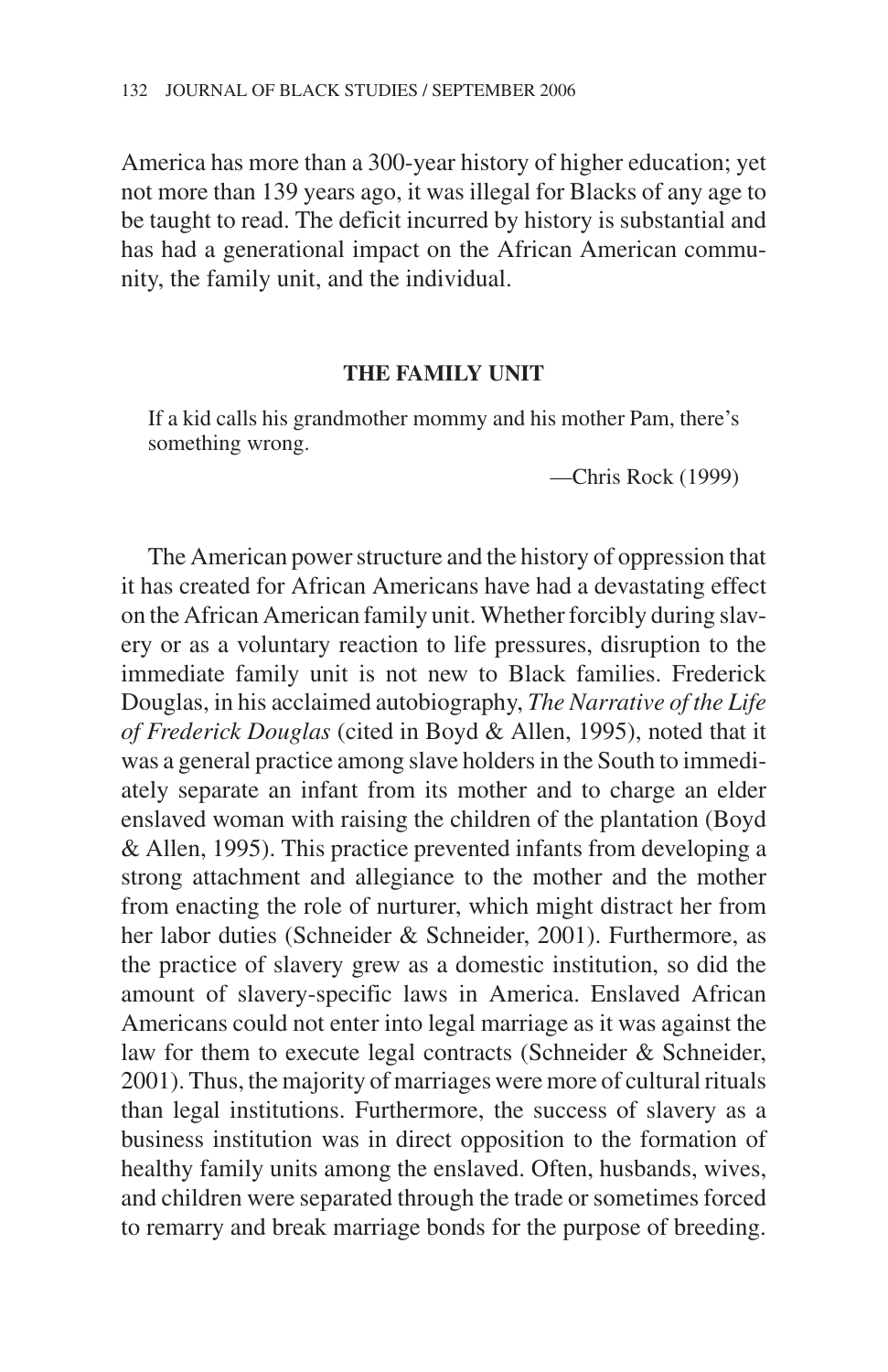Booker T. Washington argued that the lack of strong ancestral influence and knowledge among African Americans further deprives the Black child of a strong sense of self-efficacy:

The influence of ancestry, however, is important in helping forward any individual or race, if too much reliance is not placed upon it. Those who constantly direct attention to the Negro youth's moral weaknesses, and compare his advancement with that of white youths, do not consider the influence of the memories which cling about the old family homesteads. . . . The very fact that the white boy is conscious that, if he fails in life, he will disgrace the whole family record, extending back through many generations, is of tremendous value in helping him to resist temptations. The fact that the individual has behind and surrounding him proud family history and connection serves as a stimulus to help him to overcome obstacles when striving for success. (Boyd  $&$  Allen, 1995, p. 25)

Though Black families throughout history have established strong family units and created their own ritualistic marriage bonds, despite the laws of the day, the direct and intentional role of society in stunting the growth of a family ethic within the African American community is important to note.

What has been the result? Marian Wright Edelman (1986) provided the devastating answers in her text, *Families in Peril*. Edelman provides the following statistics on the Black family in the decade of the 1980s<sup>-</sup>

Black children are twice as likely to die in the first year of life, be born prematurely, live in substandard housing, have no parent employed, and live in institutions; three times as likely to be poor, live in a female headed household, be in foster care, and die of known child abuse; four times as likely to live with neither parent, be incarcerated between fifteen and nineteen years of age; five times as likely to live with a parent who never married. Only four out of every ten black children, compared to eight out of every ten white children live in two parent families. . . . In 1983, 58 percent of all births to Black women were out of wedlock. (pp. 2-3)

Edelman (1986) goes on to refer to William Wilson's belief that the delay in marriage and lower rate of remarriage, which contrib-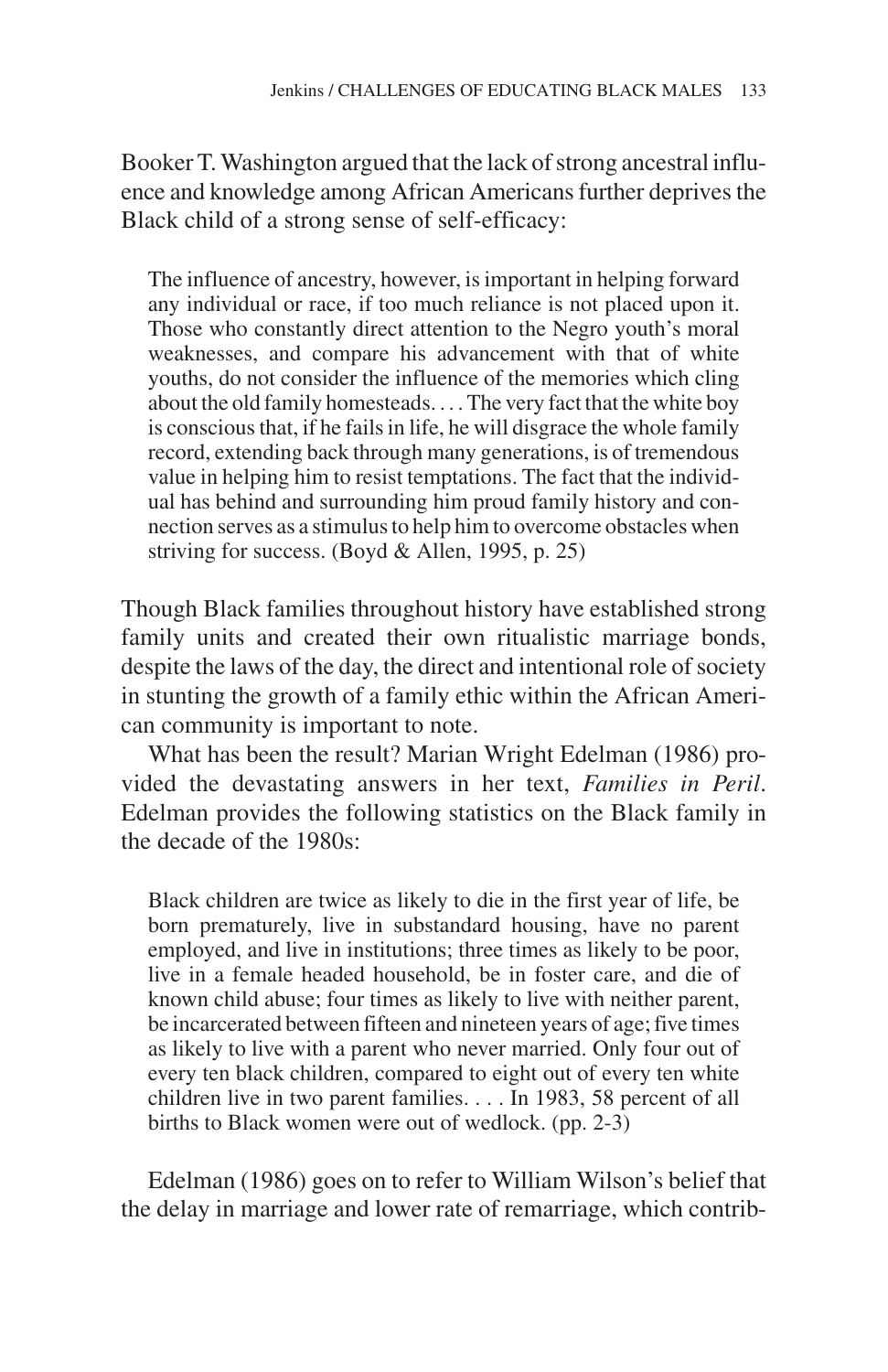utes to the number of single-parent households, is most closely aligned with the lack of access provided to Black males within the labor market. According to both Edelman and Wilson, Black women are facing an increasingly small marriage pool of Black men (Edelman, 1986). They define marriageable as employed and economically stable. The mix of inferior education, persisting discriminatory practices, and an internalized sense of defeat has proved lethal to the young Black male and thus to the Black family. Edelman also asserts that an unwillingness to accept jobs perceived as low end and dead end and increased urbanization, desegregation, and the Black middle class flight to the suburbs "made a sense of hope more remote for the poor blacks left behind" (p. 16). Written in the late 1980s, Edelman's extensive critique of the Black family was too early to include another factor that has since had a devastating impact on the Black community: illegal drug use.

The introduction of drugs into the African American community in the late 1970s served to tranquilize an already socially numb community. The drug-trafficking trade offered alternatives for two very desperate populations: those seeking to nullify the pain of social strife and those for whom the door of opportunity seemed permanently closed (Boyd & Allen, 1995). The effect of participation in the drug scene thus created a subclass of drug-addicted or drug-selling parents. The Hughes Brother's film *Menace II Society* (Hughes & Hughes, 1994) tells the story of Cain, a young Black man born to a drug-selling father and a drug-addicted mother. The story begins with Cain explaining the early deaths of both parents, which resulted in being raised by his grandparents. Though loving and well-intentioned, it is clear early in the film that the years of disconnect and the extent of criminality within their poor, Los Angeles neighborhood was beyond the grandparents' ability to handle. But what is important to note is that though the grandparents may not have been able to adequately battle their changing community and to raise this child, they were willing. The film serves as a strong commentary on the generational change that occurred in the years following the Civil Rights era. Even in the most violent years of Jim Crow and facing a known enemy and constant threat, the level of parental abandonment and absenteeism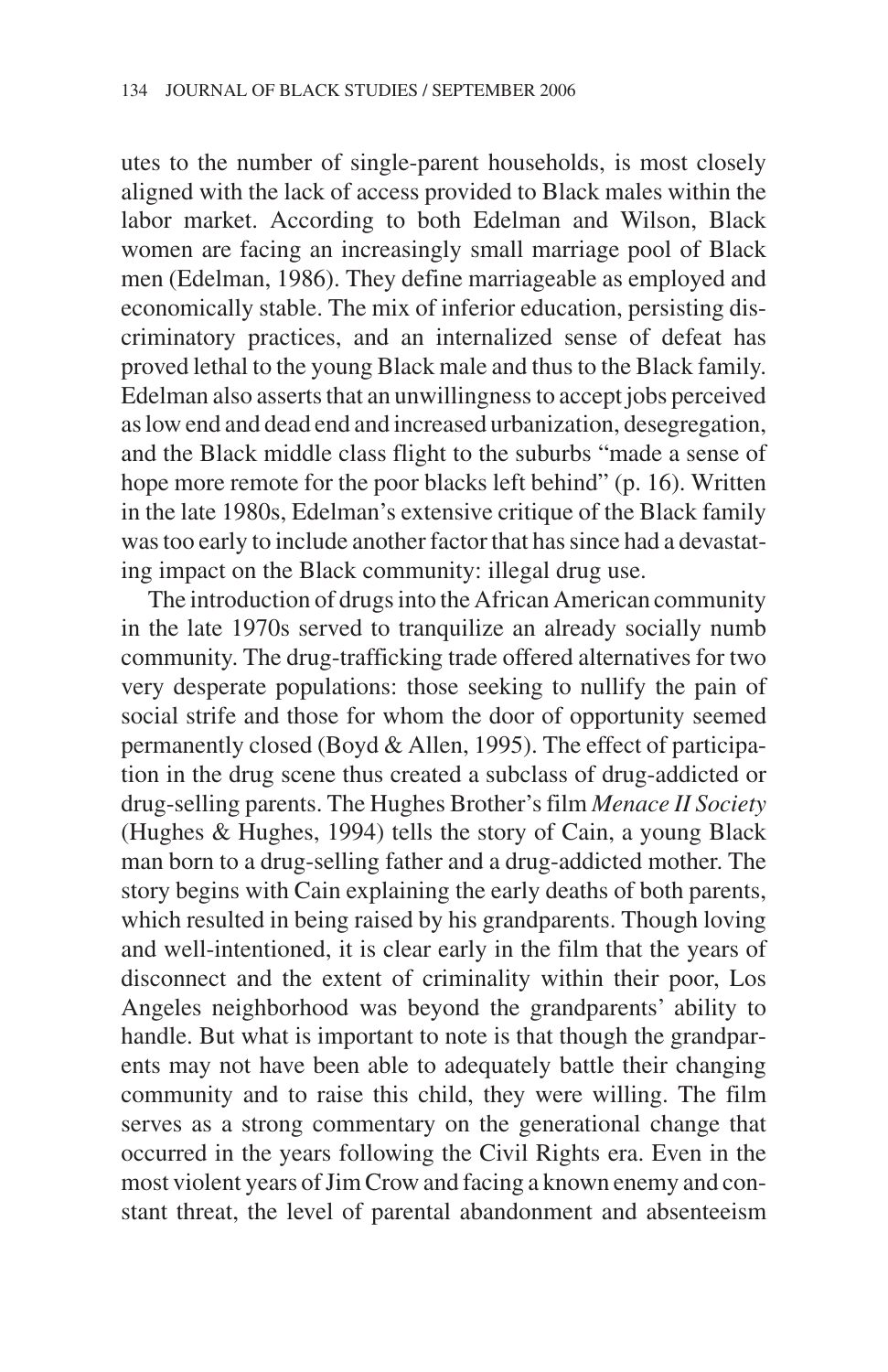was not as prevalent. The American experience for many young African Americans in the post–Civil Rights era, though racially different, is not necessarily less hostile. As laws were passed desegregating society and providing equal access to African Americans, new and more psychologically damaging strategies of oppression were enacted (hooks, 2001). These strategies may have created a level of frustration and hopelessness unseen in the past, causing many to question their ability to do something as simple as live. With no real answers to why society had shut them out of accessing this supposedly new and available opportunity, drugs provided, if not an answer, at least solace.

The ill effect of drugs is then added to the long list of social crises befalling Black people: the deterioration of skilled and higher paying jobs in urban communities; less public support for public housing, health care, and education; the breakdown of the economic infrastructure of the ghetto; and newly adopted means of coercion by the corporate and private sector as a means of regulation (Boyd & Allen, 1995). Thus, even those families that did not succumb to the nullification of drugs still suffered from the social suffocation of oppression. And even in families that remained in tact, there could have still existed a strong level of disfunctionality. As Nathan McCall (1994) notes, the presence of a frustrated and oppressed parent can be a dangerous and destructive element in the household. Every member of the family is then affected by these issues as they prevent the parent from fully developing and actualizing the role of nurturer and encourager. As Monroe asserts,

Boys growing up in the ghetto were made aware daily of how little value the larger society placed on the lives and, in a postindustrial age, the labor of poor black men. Their own fathers, too often, were casualties, those who stayed home and those who disappeared. The defeat of one generation begat defeatism in the next. (Boyd & Allen, 1994, p. 292)

With parents suffering a sense of defeatism, many Black children are then left to navigate the psychological and social oppressions that began for them at a very early age.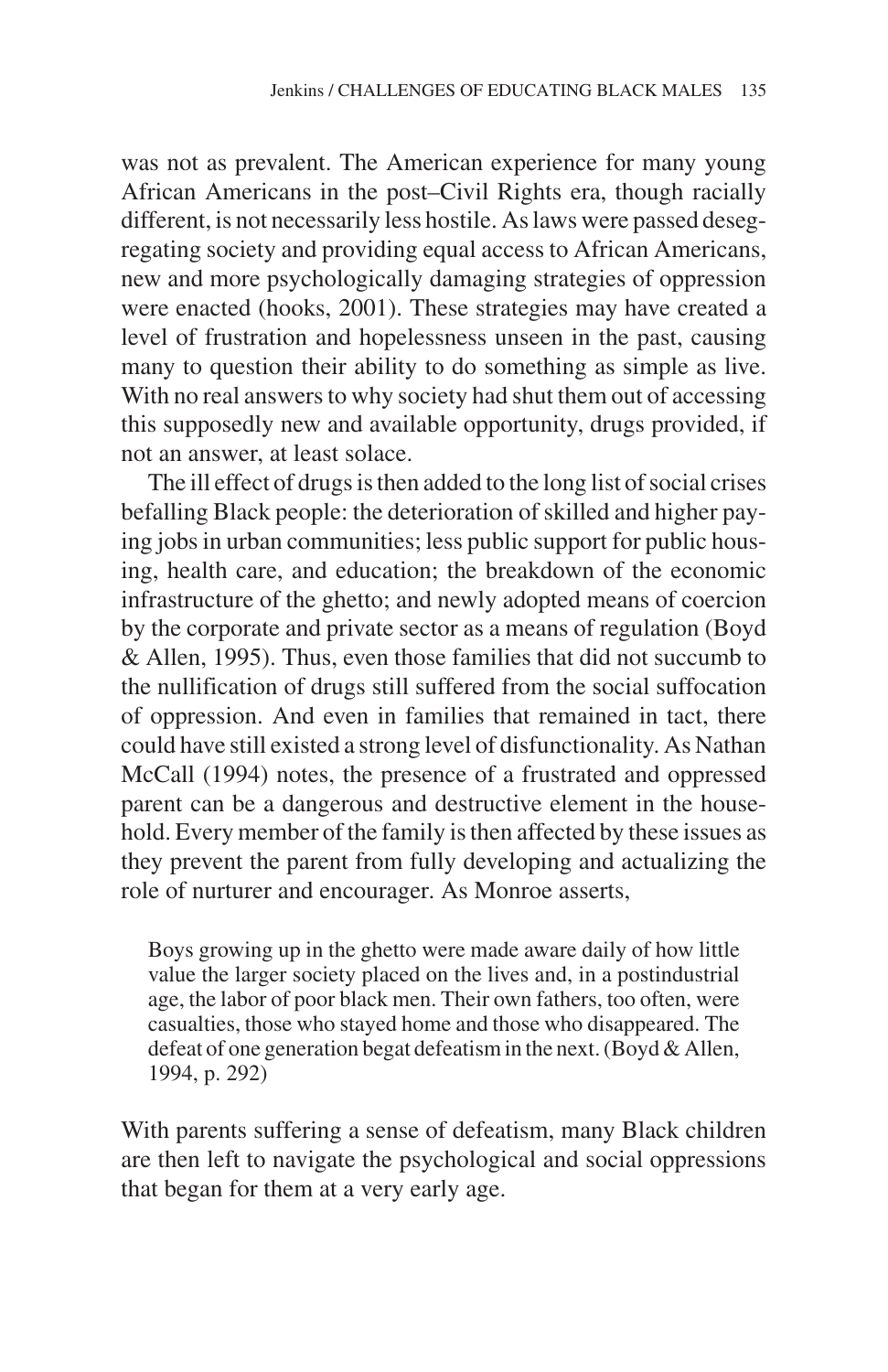## **PSYCHOLOGICAL DIMENSIONS**

What were you? Don't tell me Negro. What were you before you were given the name Negro?

—Malcolm X (1988)

One of the many factors influencing the current social status of Black people, and more particularly Black males, is psychological in nature: the persisting internalization of self-hatred, resulting in low self-concept. According to hooks (2001):

Most black thinkers acknowledge that internalized self hatred is more pronounced now than it was when the economic circumstances of black people were far worse, when there was no social integration. Too late, progressive black people and our allies in struggle learned that legalized racial integration would not change white supremacist perspectives. Since anti-racist individuals did not control mass media, the media became the primary tool that would be used and is still used to convince black viewers and everyone else of black inferiority. (p. 78)

hooks goes on to relate that as laws forced society to discontinue direct forms of racial prejudice, television became the new medium to disseminate stereotypical perspectives. And it proved even more successful then the first, as it reached an even greater audience and attacked Blacks even in the privacy of their own homes. In *Makes Me Wanna Holler*, Nathan McCall (1994) relates how, as a child, he would spend hours upon hours absorbing the images of White people on television, "drinking in the beauty of their ivory skin, which seemed purer, cleaner" (p. 9). Detrimental in those years of dual mediums (radio and TV), the effect is now almost devastating in the multimedia world of today. Now more than ever, young Black males are confronted with and unable to escape negative societal imaging. Even in surveying popular culture for this research, the films chronicling the "gangsta" and more stereotypical culture of Black men were more readily available than other films offering an alternative view. To give an example, in five video rental stores, Spike Lee's (1998) film *He Got Game*, which chronicles the life of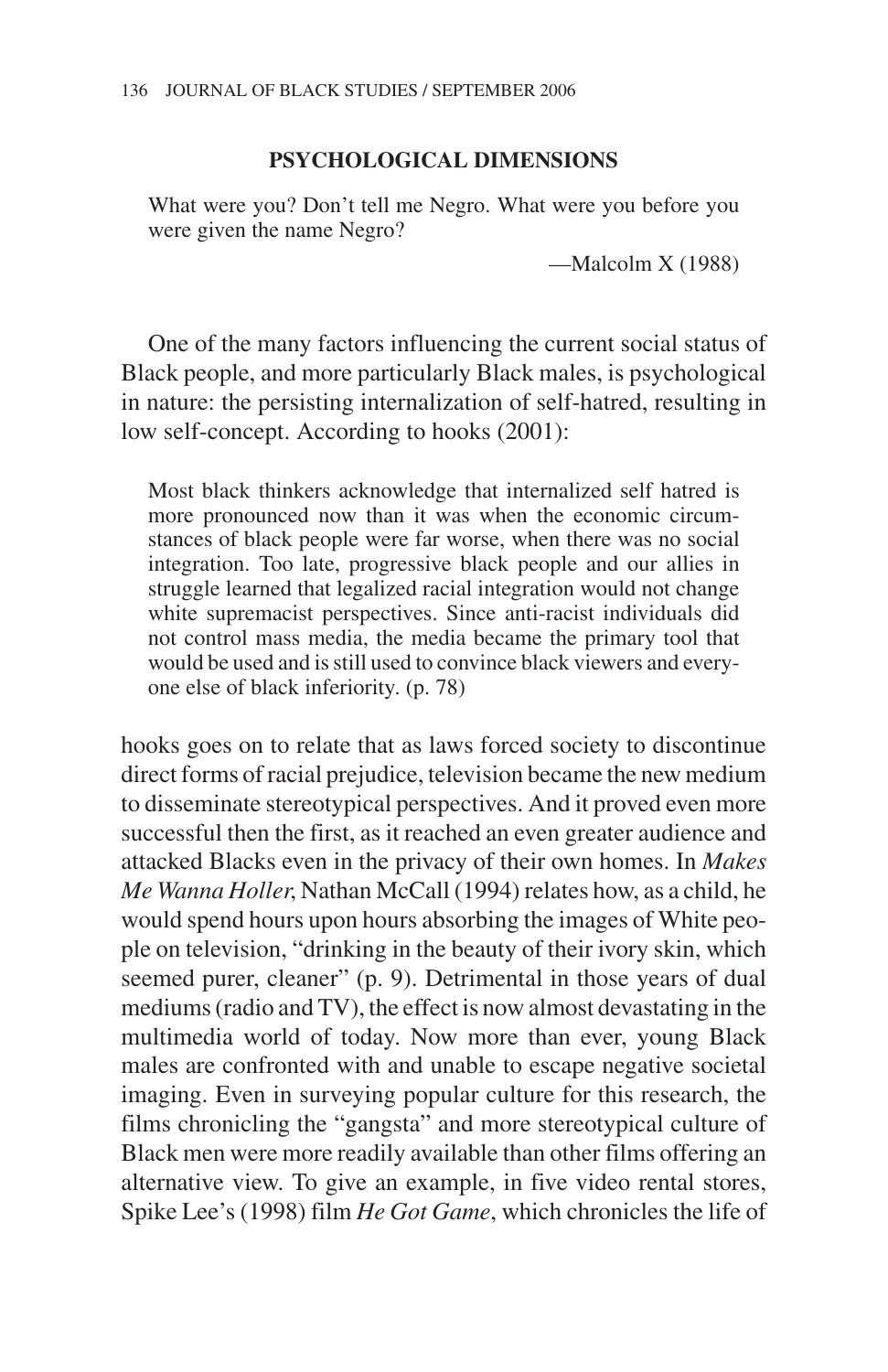an incarcerated father and his star athlete son, was available in all; however, Lee's film *Get on the Bus*, which follows the journey of educated and working men to the Million Man March was not a part of the collection in any of the five stores.

Society and the level at which one interacts within society has a strong influence on one's psychological development, and more specifically one's development of self-concept.

A society's ideology tells people about the nature of their society and about its place in the world. In this sense, a society's ideology gives structure to how group members define themselves and their experiences and also provides impetus for group action. . . . All Americans (Black, White, Hispanic, Asian and others) are exposed to pro-white socialization messages disseminated by the school system, mass media, and religious institutions. (Oliver, 1989, p. 18)

This statement speaks to the strong influence that the larger social structure has on one's ability to develop a positive sense of self. Today's Black male youth are experiencing an amount of access to social structures never experienced before. Religious institutions that were once segregated and that may espouse a pro-White religious ethic are not only accessible for African Americans to attend, but also are available via countless television and radio programs. The theatre doors are now open wide for Black youth to attend motion pictures that carry either overwhelmingly negative Black images or overly positive White ones. And these movies are further available via movie rental shops and pay-per-view channels or to purchase at local stores. Whereas a young McCall (1994) drank in the images and messages of television, today's youth are being drowned in the images and messages associated with mass media consumption. Unfortunately, the media agenda is not often set by Black men or women or even forward thinking and racially conscious White men or women.

Seen as animals, brutes, natural born rapists, and murderers, Black men have had no real dramatic say when it comes to the way they are represented. They have made few interventions on the stereotype. As a consequence, they are victimized by stereotypes that were first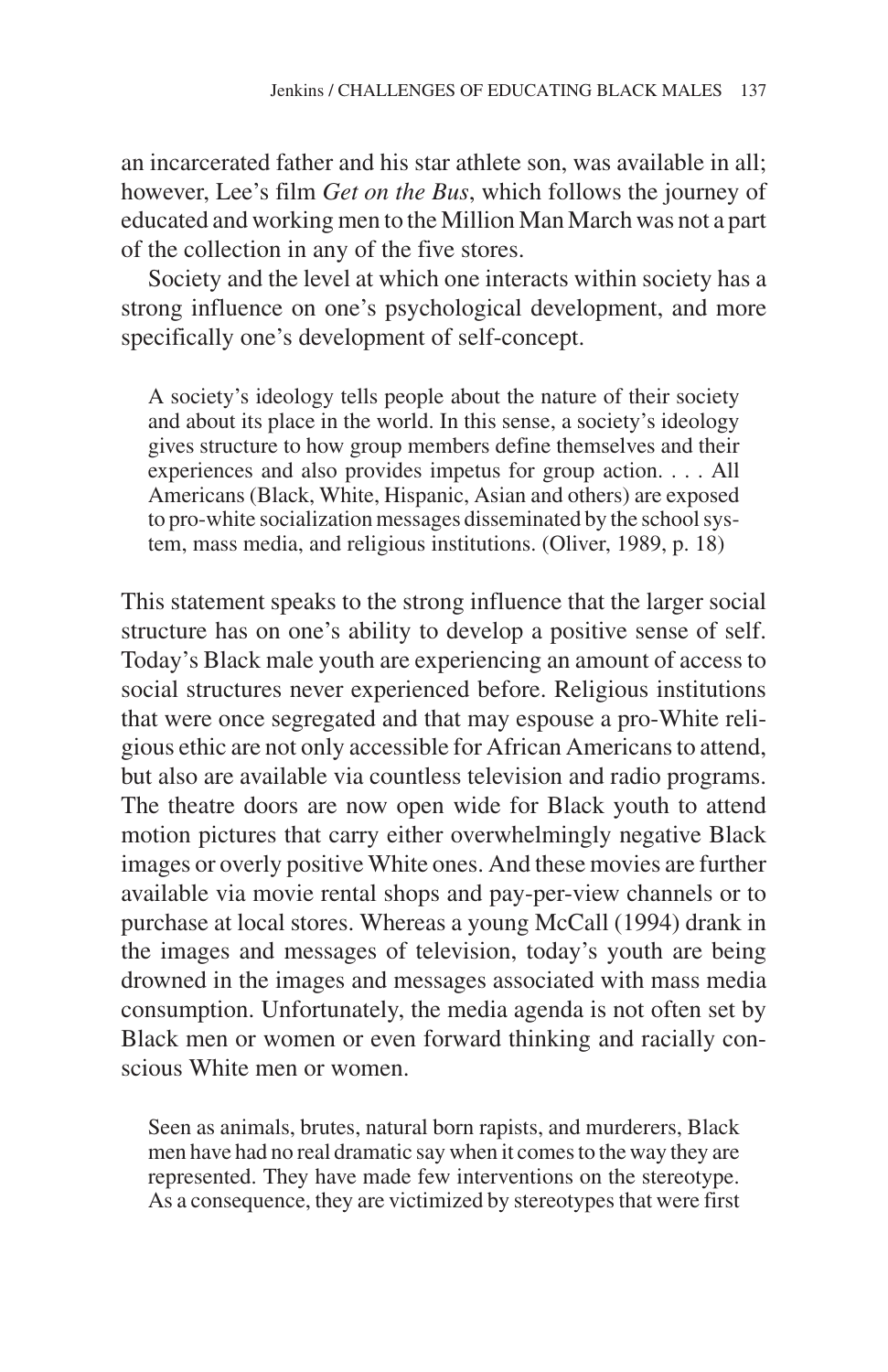articulated in the 19th century, but hold sway over the minds and imaginations of citizens of this nation in the present day. Black males who refuse categorization are rare, for the price of visibility in the contemporary world of White supremacy is that Black male identity be defined in relation to the stereotype whether by embodying it or seeking to be other than it (hooks, 2004, p. xii).

Rather than creating its own sense of self, African American community identity has largely been established in relation to the definitions given to it by the larger society. From language to religion, from images of beauty to images of success, African Americans have been taught by the dominant society how to speak, what to believe, how to look, and how to define success. Oliver (1989) further asserts that the "Americanization of Africans in America has resulted in Blacks being locked into the role of America's permanent outsiders" (p. 31). Thus, the identity and self-concept of Black males is one that has been developed and grown under a constant burden of negativity and otherness. This strained development has often resulted in low self-esteem, a negative self-concept, and the internalization of the role of villain. The social stereotype of villain and outcast seems to be inescapable for Black men at all levels, with the most disenfranchised embracing the role and the most affluent fighting against it, but all living in relation to it. As Martin Luther King stated, "Psychological freedom, a firm sense of self-esteem, is the most powerful weapon against the long night of physical slavery. No Lincolnian emancipation or Johnsonian civil rights bill can totally bring this kind of freedom" (Boyd & Allen, 1995, p. 737). Although necessary, laws and policies do more to regulate the behavior and psyche of the dominant culture than the behavior and psyche of the oppressed.

With no sense of ancestral accountability and facing current forms of familial disfunctionality and absorbing negative social imaging, healthy psychological development is not a reality for many Black youth. Therefore, when a Black male child enters the educational arena, what occurs there can serve to either solidify or change his negative images of self. Too often, however, the former occurs. Barclay, Duke, and Sullivan's (1996) film *America's Dream* tells the story of a Black male school principal educating in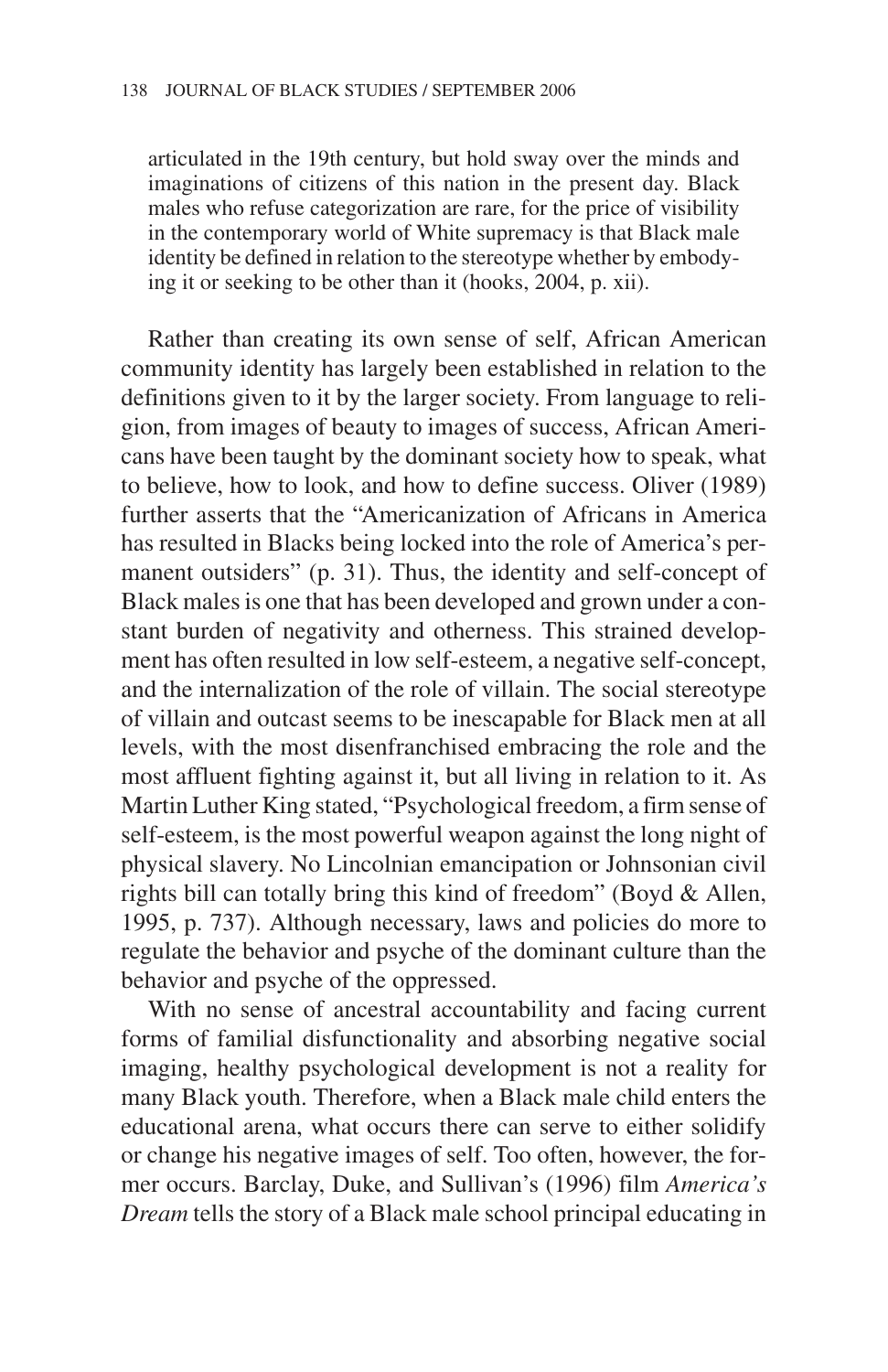the years of Jim Crow. The principal is faced with two conflicting choices: providing the healthy educational and psychological development of his pupils or meeting the external demands of the White educational power structure that set and controlled the educational agenda. In the story, a young male student paints a portrait of a Black Jesus, which the White superintendent orders to be removed from the school. The principal is then faced with the difficult choice of following orders or supporting his student. Though fictional in nature, the film provides a vivid example of the role that education plays in the psychological development of the Black male. At the movie's conclusion, the principal decides to resist the psychological abuse of pro-White educational messages and to support his student's right to "embrace his individual self, to make sure that he sees himself in everything he does and everything he believes" (Barclay, Duke, & Sullivan, 1996). It is ever more important that this same conscious regard to messages and imaging take place today within the classroom. A progressive classroom that fully nurtures Black male development is one that is conscious of the external psychological abuse confronting Black males and directly fights against it with strong and positive educational messages and images.

## **VIOLENCE & CRIMINALITY**

Black males today live in a world that pays them the most attention when they are violently acting out. (p. 131)

—bell hooks (2004)

One of the prevailing negative societal images has been that of the Black man as a perpetuator of violence. From his being stereotyped as an animal and brute in the years of American enslavement to his current stereotypical image as a gangster and thug, the Black male has maintained the stereotypical status of menace to society. The Hughes Brothers' (1994) film was adequately named, as the movie illustrates the development of a young Black man that comes to embrace violence as a way of life and as a consequence of his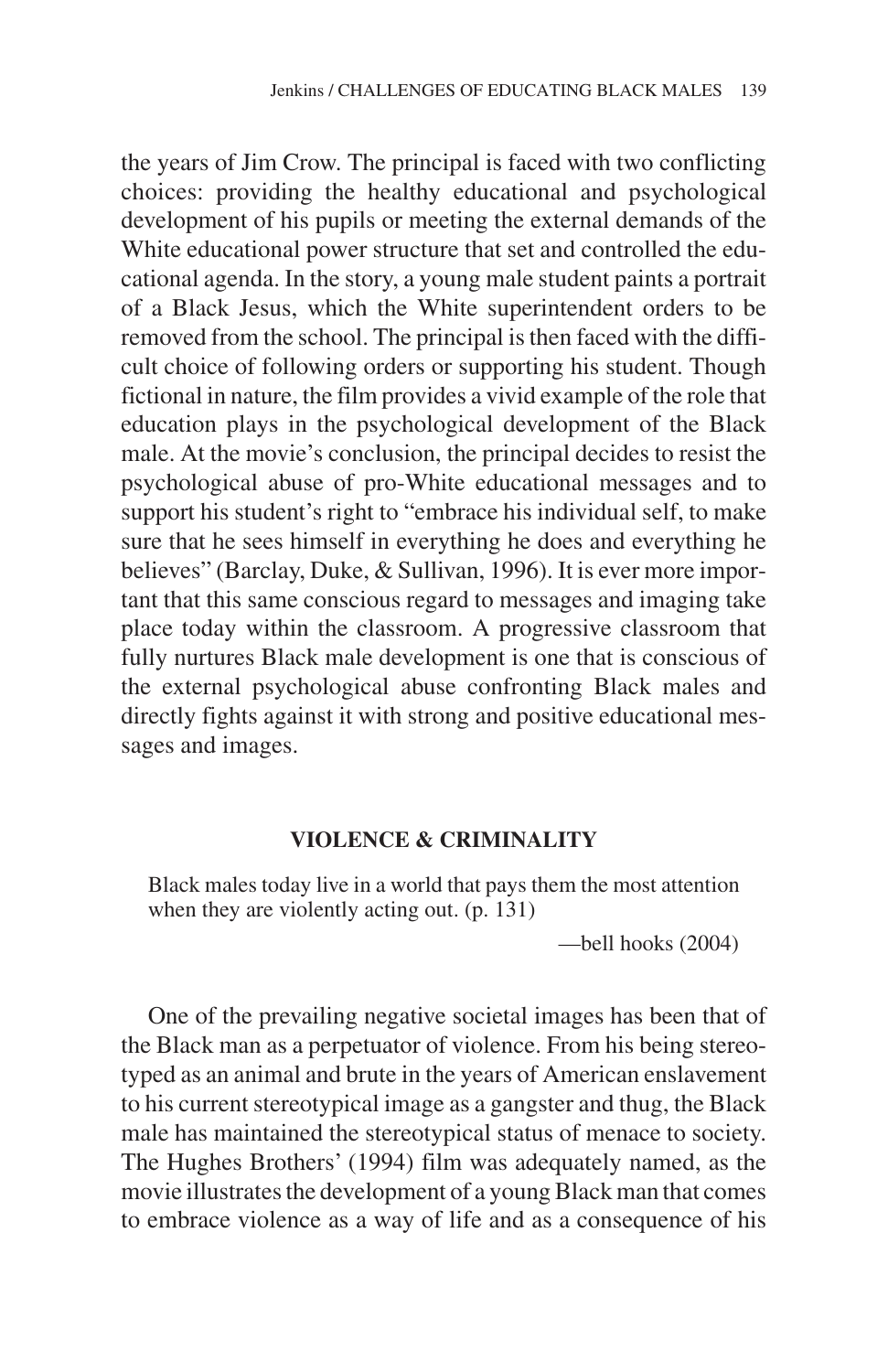neighborhood, lack of opportunity, lack of a sense of hope, and lack of a positive and strong sense of self. In the movie, joining the world of violence and criminality seems almost natural, for the character Caine, as these were the only opportunities that immediately confronted him when he walked out of his door. His was a world of chaos, and his response to this world was chaotic, violent, and filled with rage. Nathan Hare suggests that the tendency for Black men to experience feelings of rage and to act out based on these feelings is natural:

If one is truly cognizant of adverse circumstances, he would be expected through the process of reason to experience some emotional response . . . to paraphrase racist Rudyard Kipling, if you can keep calm while all around you is chaos, maybe you don't fully understand the situation. (Boyd & Allen, 1995, p. 727)

Nathan McCall (1994) phrases it another way, stating that "children have an enormous capacity to adapt to insanity" (p. 20). To look upon Black men who live in poverty, who have been shut out of employment and the economic infrastructure of America, who have been socially outcast from society, and who constantly confront death whether it be immediately in their own violent neighborhood or slowly via inadequate healthcare, nutrition, and stress, all caused by society's power structure, and ask why they are acting out suggests that maybe it is society that does not fully understand the situation.

In the past, the greatest threat of death for Black men came from the White American community. In his autobiography, Malcolm X recounts how the threat of dying via violence was a reality for the majority of the men in his family. He explains that his father had six brothers and that all but one of them died by violence. Malcolm X goes on to recount that in the end, his father was also eventually killed by a group of White men, and he strongly believed that he would also die by violence (which eventually he did; Boyd & Allen, 1995). The threat of violence has always existed for African American men. In fact, their migration into America was a violent one. However, the difference for today's youth is the nature of the threat and the origin of the rage.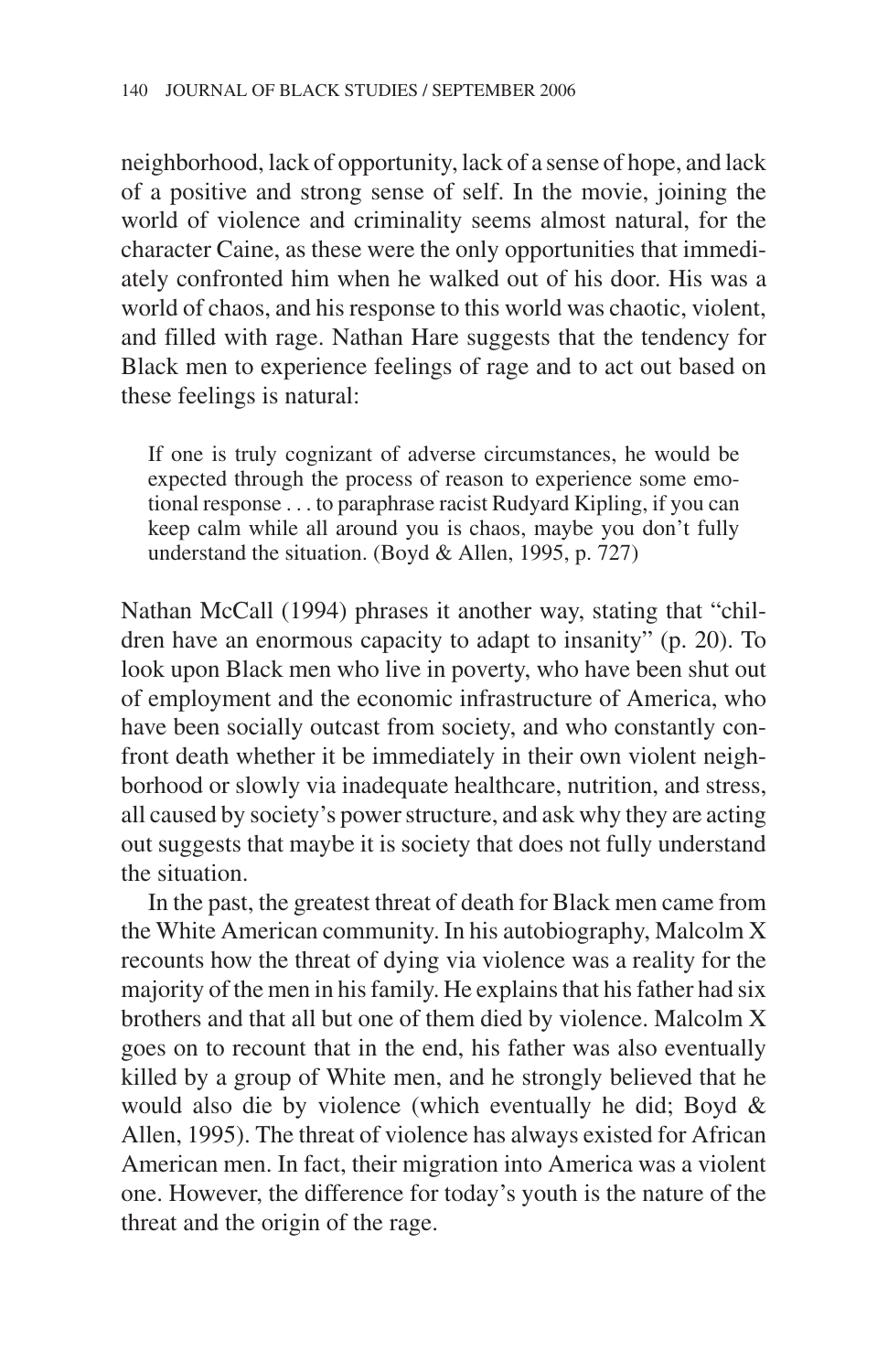These young Black men do not live with the day-to-day fear that they would be lynched or shot on the spot, with impunity for the shooter if they got out of their place. Yet these contemporary young Black men had and have a level of discomfort and rage that was and is far deeper than the anger of their fathers because their expectations were and are greater (hooks, 2001, p. 133)

The young Black males of today are experiencing greater disappointment and frustration with not being able to navigate and access a society that is supposed to be open. On one hand, Black men are provided access to view the massive amounts of wealth accumulated by those in the upper class via mediums of mass media, whether it be music, television, movies, or magazines. But on the other hand, they are not provided similar access to opportunities that would allow them to obtain such wealth. What then occurs is social teasing. When you tease and dangle food before a starving individual, not only will the teasing spark a level of insanity, but also it will drive the person to do almost anything to obtain the food. Many young Black youth are at that level of desperation, experiencing a willingness to do anything to make money. Today's youth do not want something as free as freedom like their ancestors; they are seeking their piece of the American pie and may be willing to steal it if necessary. And so with regard to violence and crime, there are two primary issues: rage that leads to acts of violence against other Black men; White men; and, in many cases, Black women and crime motivated by an inability to penetrate economic opportunity in society.

Nathan McCall (1994) echoes this sentiment in describing how he and his friends would prey on and beat up White boys when he was a youth: "Fucking up white boys made us feel real good inside . . . when we bum rushed white boys, it made me feel like we were beating all white people on behalf of all blacks" (p. 4). Masters notes that many Black men do not fear prison because it is a place that "welcomes a man who is full of rage and violence" (Boyd & Allen, 1995, p. 437). Another welcoming place is gang culture. The sense of belonging and social love present in gang membership is what largely attracts men to join gangs. Professor and scholar Michael Eric Dyson explains,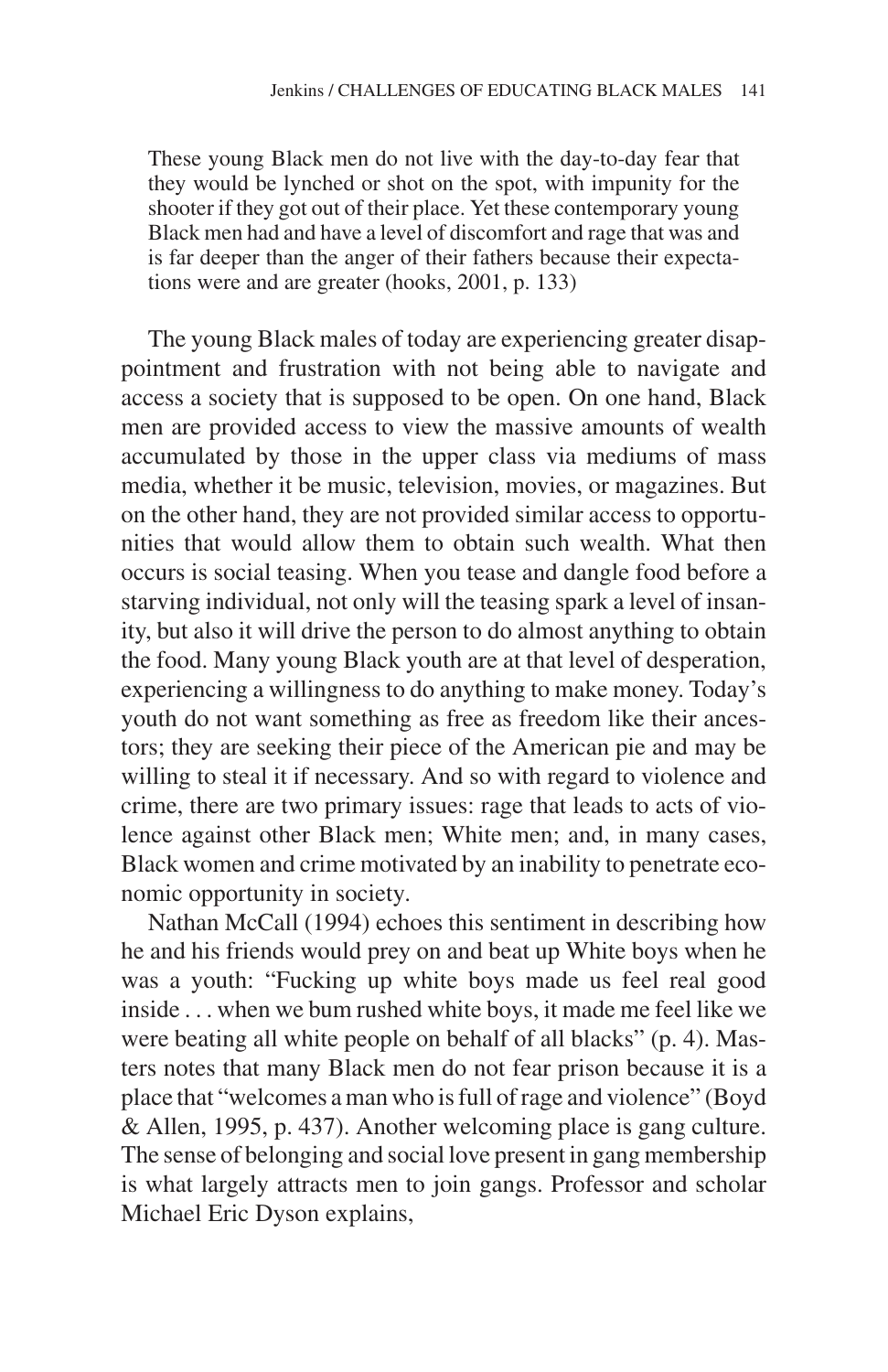Especially for young black men whose life is at a low premium in America, gangs have fulfilled a primal need to possess a sense of social cohesion through group identity. Particularly when traditional avenues for the realization of personal growth, esteem, and self worth usually gained through employment and career opportunities, have been closed, young black men find gangs a powerful alternative. (Boyd & Allen, 1995, p. 330)

Though negative in nature, gang culture, for a long time, has served as an alternative social structure of inclusion for Black men—a place where black men could express their rage and speak truthfully and loudly if necessary. Currently, American society continues to brainstorm methods to include and empower Black male expression, while simultaneously resisting to acknowledge Black male's society-induced rage. Too often in the past, Black men who dared to speak their experience and give voice to their rage were silenced or socially shut out of society. When Black men gain the courage to speak out, lead and, become social and political visionaries, whether it be in the classroom on the pulpit or on the freedom trail, their voices are often permanently silenced. Such has been the case with the assassination of Martin Luther King Jr. and Malcolm X, the social ostracizing of Minister Louis Farrakhan, and the pushing out of countless young boys within the K-12 educational system. According to hooks (2004),

Almost all black men at some point has had to repress his feelings, thoughts, and emotions for fear of being labeled the troublemaker or being punished for supposedly making trouble. Too often socially and intellectually curious black boys are labeled as troublemakers while their white peers are rewarded for the same behavior. (p. xii)

This is important to note, as not all labeling of Black men as social and moral disturbers is true. But much of the rage and acts of violence that is present comes as a result of social frustration, low self-concept, and internalized acceptance of social labels. As Martin Luther King Jr. asserted, "The job of arousing manhood within a people that have been taught for so many centuries that they are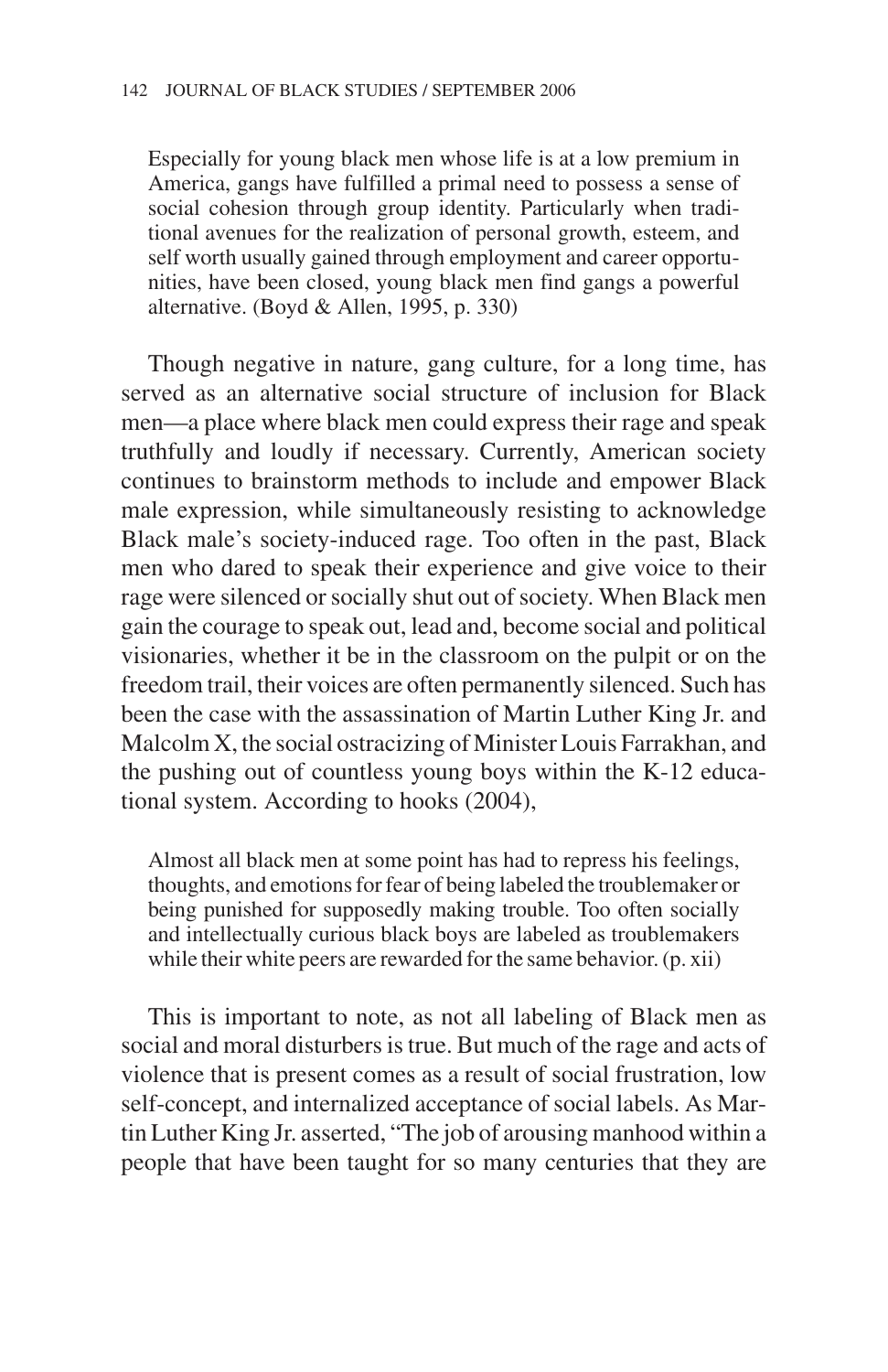nobody is not easy" (Boyd & Allen, 1995, p. 736). It is often the case that if you are called something enough times, you begin to believe what you hear. And so does the larger society. With the majority of America believing the negative stereotypes about Black men, it becomes increasingly difficult for them to find a labor structure that is willing to provide them with opportunity (Boyd  $\&$ Allen, 1995). This makes participation in the world of criminality a strong and often tempting option for Black men.

With the mass exodus of Black working and middle class families from the ghetto, the inner city's severe unemployment and joblessness became even more magnified. . . . Such class changes have depleted communities of service establishments, local business, and stores that could remain profitable enough to provide full-time employment so that persons could support families, or even to offer youths part-time employment in order to develop crucial habits of responsibility and work. Furthermore, ghetto residents are removed from job networks that operate in more affluent neighborhoods. Thus, they are deprived of the informal contacts with employers that result in finding decent jobs. All of these factors create a medium for the development of criminal behavior by black men in order to survive, ranging from fencing stolen goods to petty thievery to drug dealing. For many black families, the illegal activity of young black men provides their only income. (Boyd & Allen, 1995, p. 163)

Edelman (1986) suggests that communities must come together to provide two primary criteria that is needed to better engage Black men in society: education and job skills. Without proper education and increased job skills, Black men remain an unemployable class and thus continue to fall victim to the consequences of economic deprivation, including an inability to help take care of their families and children; frustration with society, which results in feelings of rage; and a sense of hopelessness that makes criminality seem the only viable option. However, the American power structure is once again brought into the fold, as attempts are futile if communities come together to better prepare this population. But the larger society does not create public policy initiatives that provide firm and lasting support and opportunity.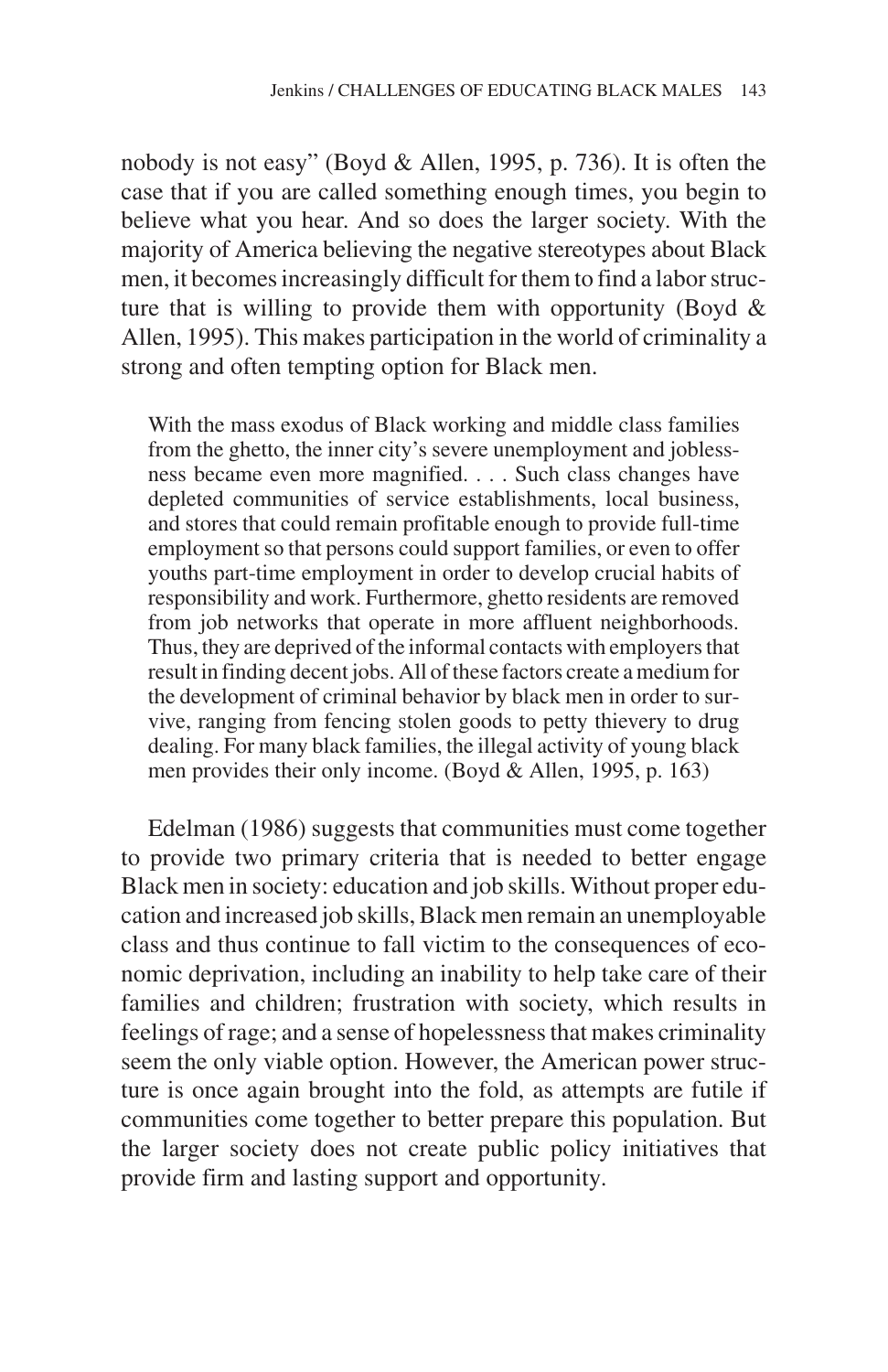#### **THE EDUCATIONAL ARENA**

Misses, what for me learn to read? Me have no prospect! (Schneider & Schneider, 2001, p. 22)

> —Israel, a slave responding to his Master's wife when asked why he never tried to learn

African American men are not being adequately served in the classrooms of our nation. One of the primary proofs of this is the gain in literacy among Black men. According to the U.S. Census of 1900, 57% of Black males were illiterate. One hundred years later, the literacy rate among Black men persists at a high level of 44%. It has taken the nation 100 years to increase the literacy rate by only 13%. The reasons for the lack of cohesion between Black male youth and the public school system are many and varied. With regard to the student, he brings with him to the classroom the above mentioned history and social ills: a history of oppression that has effected his family unit, a life of poverty or some form of economic struggle, a community of criminality and violence or some form of racial frustration, a generation of enraged and inadequately educated parents and elders, and the beginnings of deep psychological and esteem issues that take root with his first engagement in society (preschool, cartoons, etc.). Or as Kevin Powell (1992) said, he has often been eaten up by the ghetto before he can "master the art of survival" (p. 36), much less gain the basic skills needed to start one's educational career.

Thus, the Black male student often starts out as a disadvantaged one. And where the school experience could serve to turn the situation around for him or, at the least, offer an alternative nurturing and encouraging environment that counters his lived experience, it often fails to do so. Because of an internalized belief in racial stereotypes and the influence of the social label of Black man as villain, many teachers, White and Black, hesitate to engage and interact in a close and nurturing way with Black boys and often fail to provide them with superior educational service (Noguera, 1997). As hooks (2004) asserts, "Even before black boys encounter a genocidal street culture, they have been assaulted by the cultural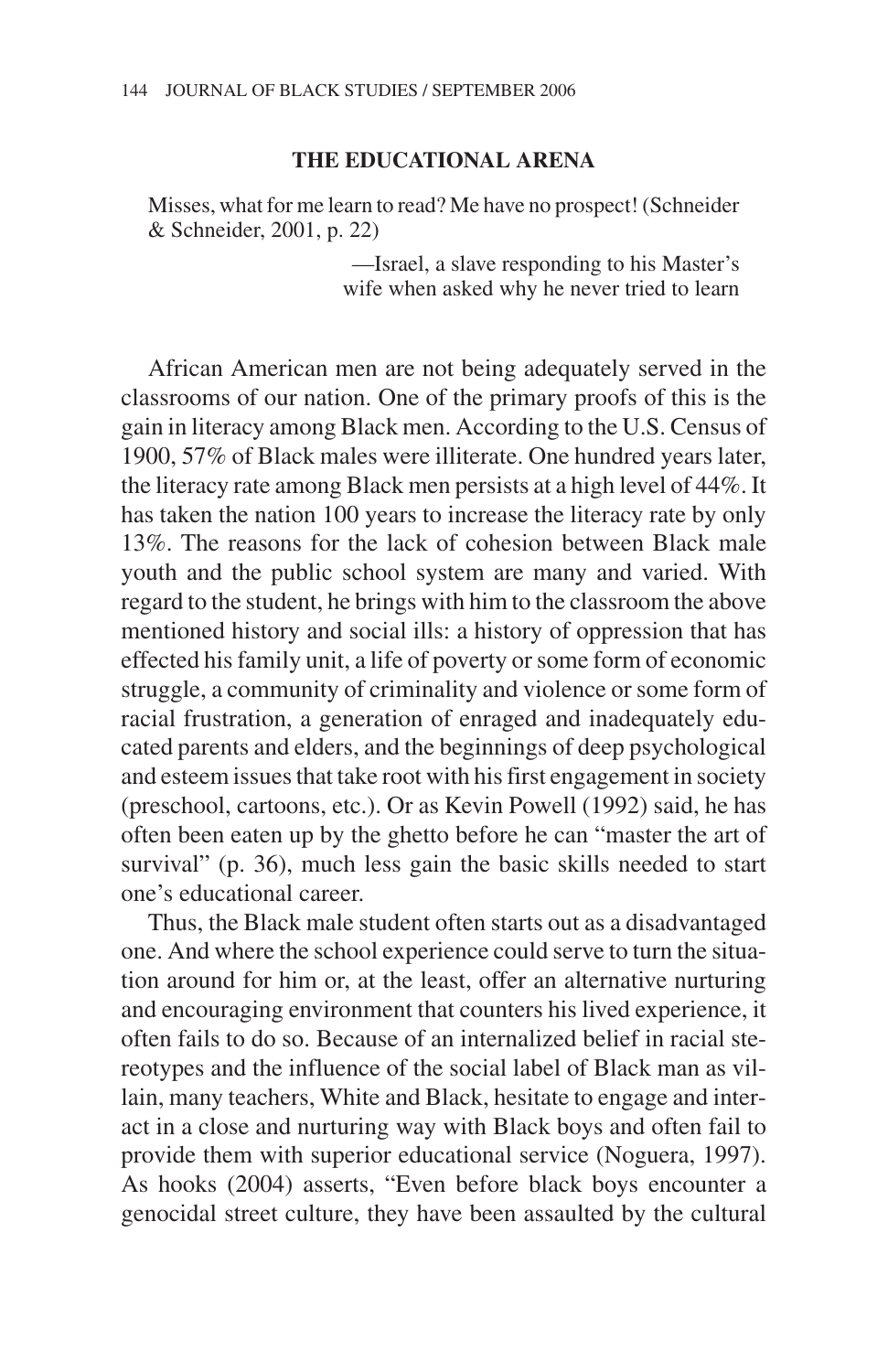genocide taking place in early childhood educational institutions where they are simply not taught" (p. 39). Garibaldi's (1992) New Orleans data supports this as 40% of the Black male students felt that their teachers did not set high enough goals for them, and 60% desired for their teachers to push them harder. Despite all of the negative life experiences that Black boys may encounter, many do want to learn and seek relevant and realistic alternatives to the negative options confronting them daily. A strong interest in education has always existed among African Americans, particularly Black men.

The creation of Negro schools during the postslavery years was often a community commitment. In many cases, the black communities supported in spirit and in funds the creation of schools in their community whenever an educator was available. Booker T. Washington, in his legendary text, *Up From Slavery*, recounted how the community would engage in the practice of boarding round—that is, each family in the neighborhood would agree to board the school teacher for a few weeks to keep an educated person in the community and the school open (Boyd & Allen, 1995). According to Washington, it was a whole race trying to go to school, whether it be day or night schools, or 50- or 75-year-olds, all sought to attend school with the goal of being able to read the bible before they died. Education was viewed as the means for upward mobility, and Black men often led the inroads to creating educational opportunity for the African American race. However, school desegregation proved to be more complex than merely passing and implementing the law:

The racial integration of schools provided black students with the access to the educational resources provided in white schools, when school districts actually implemented the law. However, even in these situations, the prejudiced and stereotypical beliefs of white teachers negatively impacted the learning and development of black students, particularly black males. (hooks, 2001)

Even the most well-intentioned White teachers may have lacked the social experience with the black community to effectively reach and engage Black students. McCall (1994) relates his experience: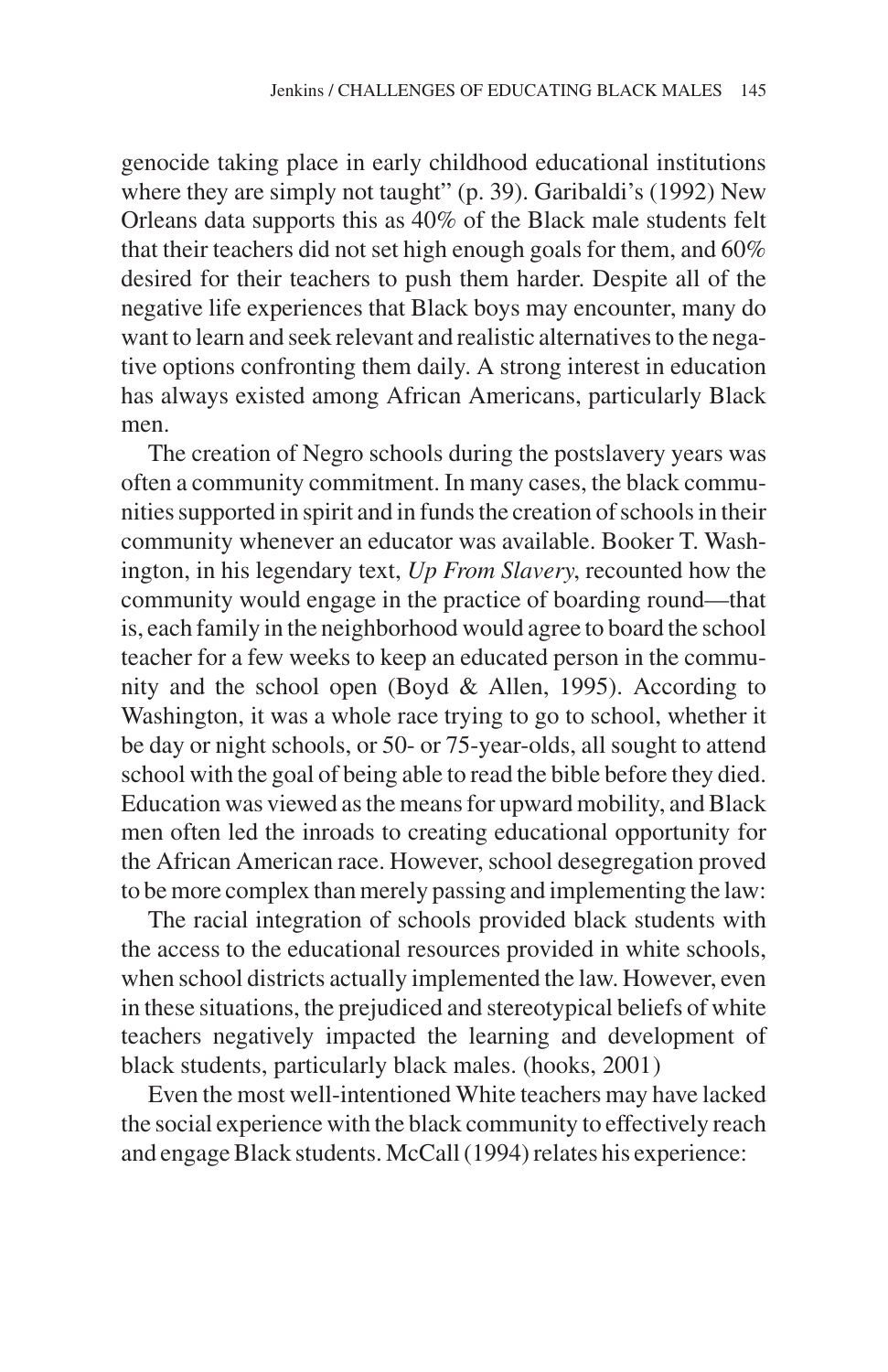It wasn't much better dealing with white teachers. They avoided eye contact with me as much as possible . . . it was too much for an eleven year old to challenge and I didn't try. Instead, I tried to become invisible. I kept to myself, remained quiet during class discussions, and never asked questions in or after class. . . . I staggered numb and withdrawn through each school day. (p. 19)

With integration came the Black flight into White suburbia and the busing of Black students to schools outside of their home community. The result was that teachers no longer lived in the communities with their students and the students' parents. This created a deep disconnect between teachers, parents, and students.

According to the statistics listed earlier, the school environment has changed little since McCall's (1994) experience in the late 1960s. America largely continues to live a segregated life, and thus it is vital to incorporate more direct cultural learning, interaction, and exposure to Black male youth for undergraduate education majors and cultural and diversity sensitivity training to veteran teachers. The marginalization that boys experience in the classroom, when compounded with the intense social issues that they are facing, makes the educational arena yet another system that fails to understand and adequately serve young Black men.

# **ALTERNATIVE SYSTEMS OF INTELLECTUAL INCLUSION: HIP HOP CULTURE**

Invisible man got the whole world watching. . . . I'm getting big props from this thing called hip hop. (Track 2)

—Mos Def (Smith, 2002a)

The creation of hip hop culture has served as one of the more recent and stronger alternative systems of inclusion created by and for the group. African American men now and have historically sought to learn, speak, and process their experience in environments that are accepting and about relevant issues, thus the entrée of hip hop. With a roughly 20-year history of involving often poorly educated Black men in the entertainment and arts arena, hip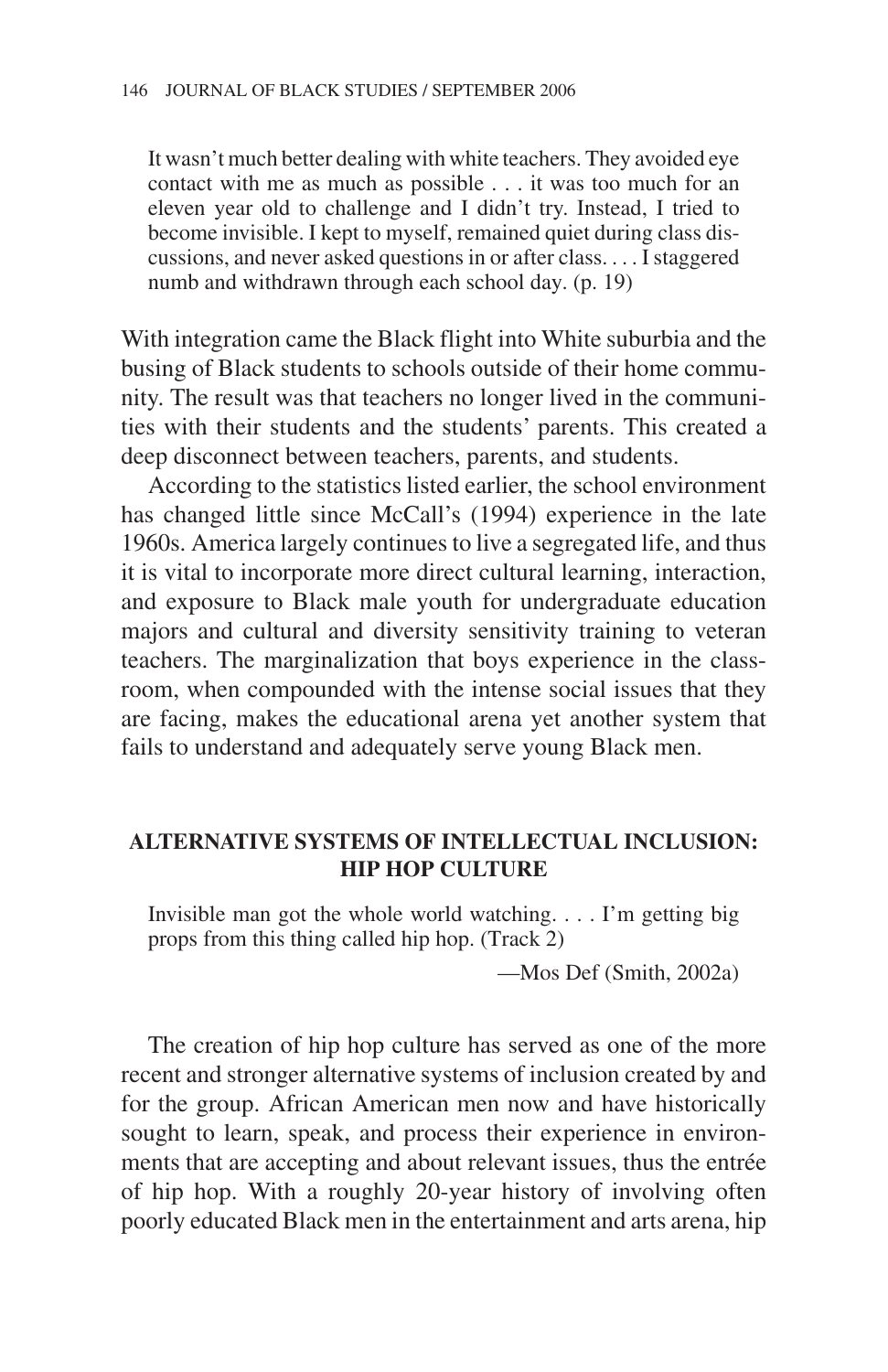hop has served as a system of inclusion for Black male intellectual thought and growth. At the same time that Black males were being silenced and marginalized in the classroom, they began to create an alternate cultural structure that welcomed their social and political commentary, reflections on their lived experience, and expressions of rage against the power structures of America. Hamilton (2004) notes, "One of the reasons that hip hop is such a vital mode of African American cultural expression is its immediacy and its insistence on lived experience" (p. 35). Within the cultural structure of hip hop exists many of the factors that seem to be absent in the educational arena for Black males: freedom of thought, inclusion, competitiveness, encouragement, and immediate reward, all taking place in a nontraditional yet intellectually stimulating environment.

I first thought to closely examine hip hop as an intellectual form of inclusion after viewing two television programs. The first was the *MTV Diary* (Production 920, 2003) of rappers Redman and Methodman, which followed the two men as they toured the country. What was most striking about the show was that Redman, who, if placed in a classroom environment, would probably be labeled *class clown* or a disruptive student, challenged his musical partner to a competition to determine who could write the most rhymes in the month they were to be on tour. He then proceeded to take out his pen and pad and write. The visual image of this relatively loud and often comical man being quiet and writing was striking as it illustrated the potentiality of reflective thought, literary skill, and artistic creativity that exists among African American men. The other program, *Driven* (Production 920, 2003) was aired on VH1 and tells the story of the group, OutKast, and their journey to success. Even the name of this group speaks volumes to their role in verbalizing the lived experience of African Americans, and particularly African American men. The documentary was, for the most part, filled with young Black men, all involved in the world of hip hop in some form. Similar to gang culture, this cultural structure offered a sense of inclusion, acceptance, and group membership, but differed dramatically as it required thought and literary expression. The men of hip hop are not selling drugs; they are selling words and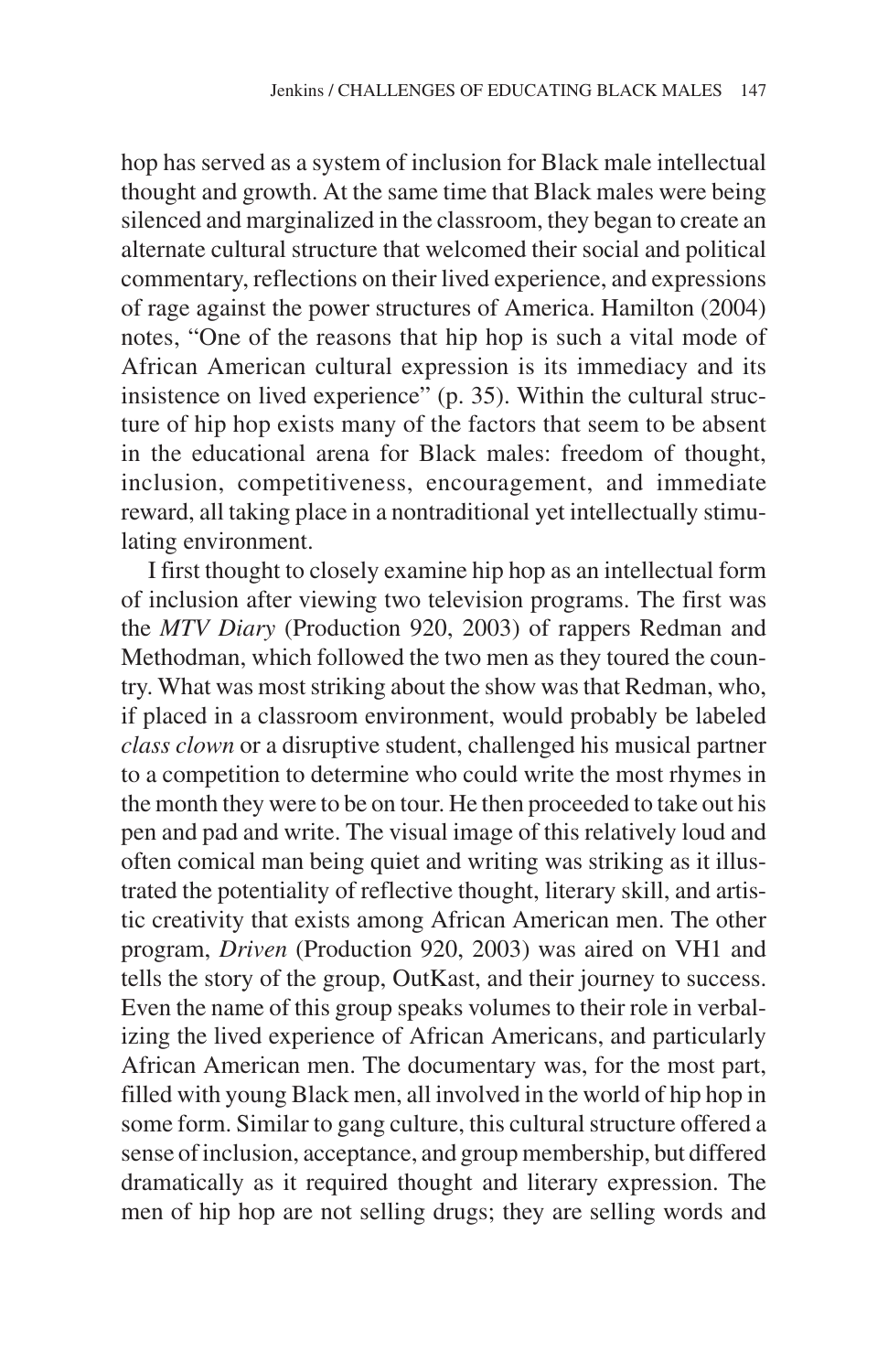doing it using the very literary skills that are not normally associated with high school dropouts—prose, metaphor, simile, personification, and imagery. The culture of hip hop, then, seems to offer not only inclusion, but also the opportunity for intellectual growth. Rapper Tupac Shakur served as a strong example. A high school dropout, he has been acclaimed as one of the smartest lyricists within the hip hop arena. He was a consumer of books and an investor in self-acquired knowledge. However, he was a strong critic of the American educational system:

I think that we got so caught up in school being a tradition that we stopped using it as a learning tool, which it should be. I'm learning about the basics, but they're not basic for me. To get us ready for today's world, [the present curriculum] is not helping. (Shakur cited in Dyson, 2001, p. 76)

As hip hop scholar Michael Eric Dyson (2001) notes, "It is clear that Tupac believes schools should address the pressing social issues of the day, and even more specifically, they should help youth confront the ills that directly affect them" (p. 77).

Hip hop has become the present day cultural environment that encourages Black men to write, think, and speak. Dr. Scott Heath notes, "If you listen to rappers, it's always about where they were, what they did, that they will never leave" (Hamilton, 2004, p. 37). And listening to hip hop may offer a deeper understanding of the lived experience and social perspective of the Black male. The lyrics of songs such as Tupac Shakur's "Changes" (Shakur, Evans, & Hornsby, 1998), Nas's "I Want to Talk to You" (Jones, 1999), and Mos Def's (Smith & Martin, 2002) "Mathematics" each summarize in less than 5 minutes and in a poetic form many of the key aspects that researchers have come to align with the Black male experience—poor health, drug trafficking, social oppression, violence, social and political rage, depression, prison industry complex, enslavement, unemployment, poverty, and the need for selflove. Even the titles of some songs serve as strong examples of African American male expression: "Elevators" by OutKast (Benjamin & Paxton, 1996) speaks to the desire for communal upward mobility, "Mr. Nigga" by Mos Def (Smith, 2002b) speaks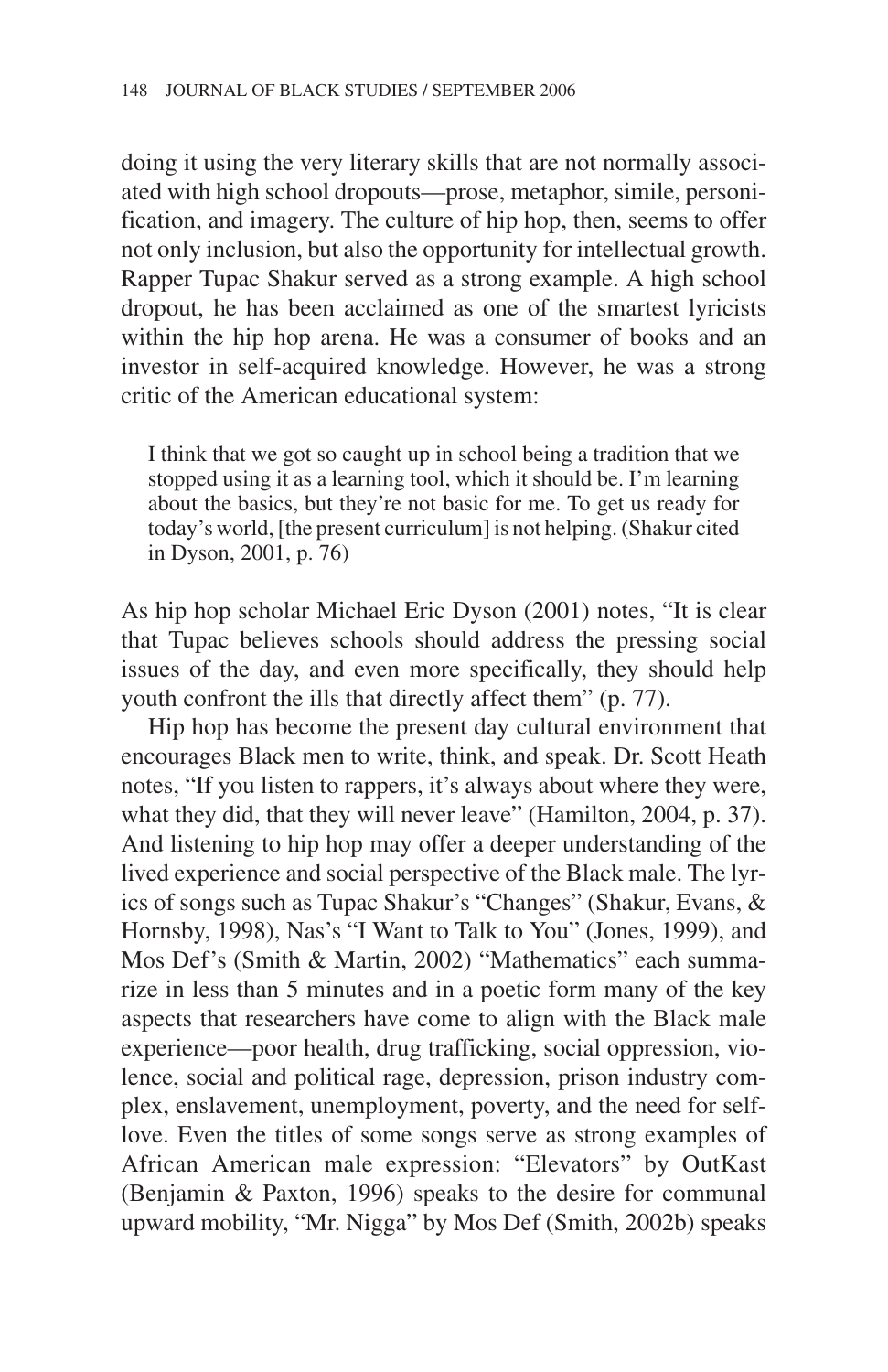to the society's stereotypical view of Black men, and "Brown Skin Lady" by Black Star (Mos Def & Kweli, 2002) speaks to the psychologically damaging images of beauty internalized by Black women and men.

Hip hop, as an alternative male structural system, has welcomed the rage and embraced the strongly negative critiques of the American power structure by Black men. Where black men have been silenced and severely penalized in the classroom for their modes of expression, they have been provided a microphone and immensely rewarded in the hip hop arena. This cultural structure has been one of the few spaces in which Black men can truthfully tell their own story in their own voice. Heath notes that it is this truthful aspect of cultural expression that makes hip hop an important arena for educational scholars to explore:

I believe that makes hip hop an area where we might see theory and practice coming together inside African American intellectualism, where we might see an attempt to develop innovative approaches to using hip hop as a method for organizing African American youth around issues that are important for their survival. (Hamilton, 2004, p. 37)

The in-depth study of the aspects and structural components of hip hop culture that have been so strongly appealing and deeply engaging to Black men might offer even greater insight than the mere use of existing music as a method to reach youth. Though hip hop as an industry is not without its political ills, community failures, and commodity pressures, undoubtedly, the appeal of hip hop as a form of popular culture warrants the educational arena studying and extracting its critical components of engagement, which seem to include offering a sense of autonomy; encouraging deep and conscious reflection, even if this includes the verbal communication of rage; accepting criticisms of power structures, even if this includes the school systems, political constituencies, and communities in which Black men are involved; setting high expectations; developing a sense of competitiveness to encourage and drive Black males; educating in nontraditional environments; and including experiences external to school within educational curric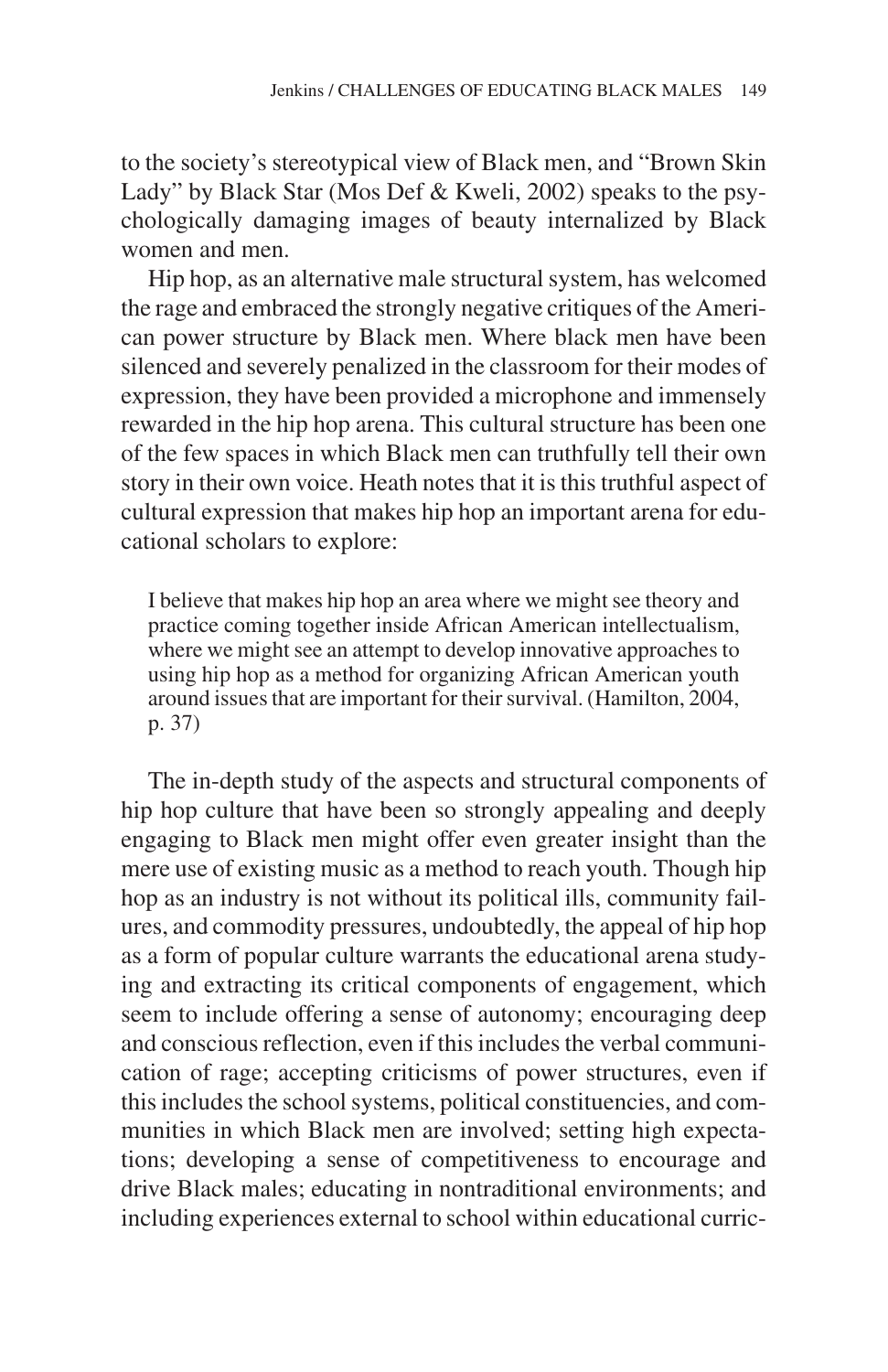ula. But what is probably the most important component of hip hop culture is the act of listening to young Black males. The strongest and most positive aspect of hip hop is that it gives the emcee the impression that his words are important and will be listened to. As we struggle to adequately serve Black men, listening to them might serve as a vital first step.

#### **IMPLICATIONS, SOLUTIONS, AND INTERVENTIONS**

The conditions our people suffer are extreme and an extreme illness cannot be cured with moderate medicine.

—Malcolm X (1970)

Changing the current status of African American men in American society will require much more than a few intervention programs, special education courses, and teacher training. This is an issue that began hundreds of years ago and was compounded by hundreds of years of intentional and consistent oppression that is tied to larger American power structures and extends beyond the educational community to the political, economic, criminal justice, and multimedia arenas.

As Malcolm X (1970) notes, it is an extreme illness which will require extreme medicine. Some scholars have argued that true change will require a complete restructuring of power structures in America. Julius Lester asserts the following:

It is clear that America as it now exists must be destroyed . . . America has rhetoric of freedom and the reality of slavery. It talks peace, while dropping bombs. It speaks of self determination for all people, while moving to control the means of production on which self determination depends . . . white power creates one basic condition under which all who are powerless must live. It makes us sharecroppers. We work at jobs we care nothing about so that we can buy food, pay the rent and buy clothes. We're paid enough so that we can stay alive and work and make money for somebody else. That's life in America. (Boyd & Allen, 1995, p. 328)

Additionally, bell hooks (2004) notes,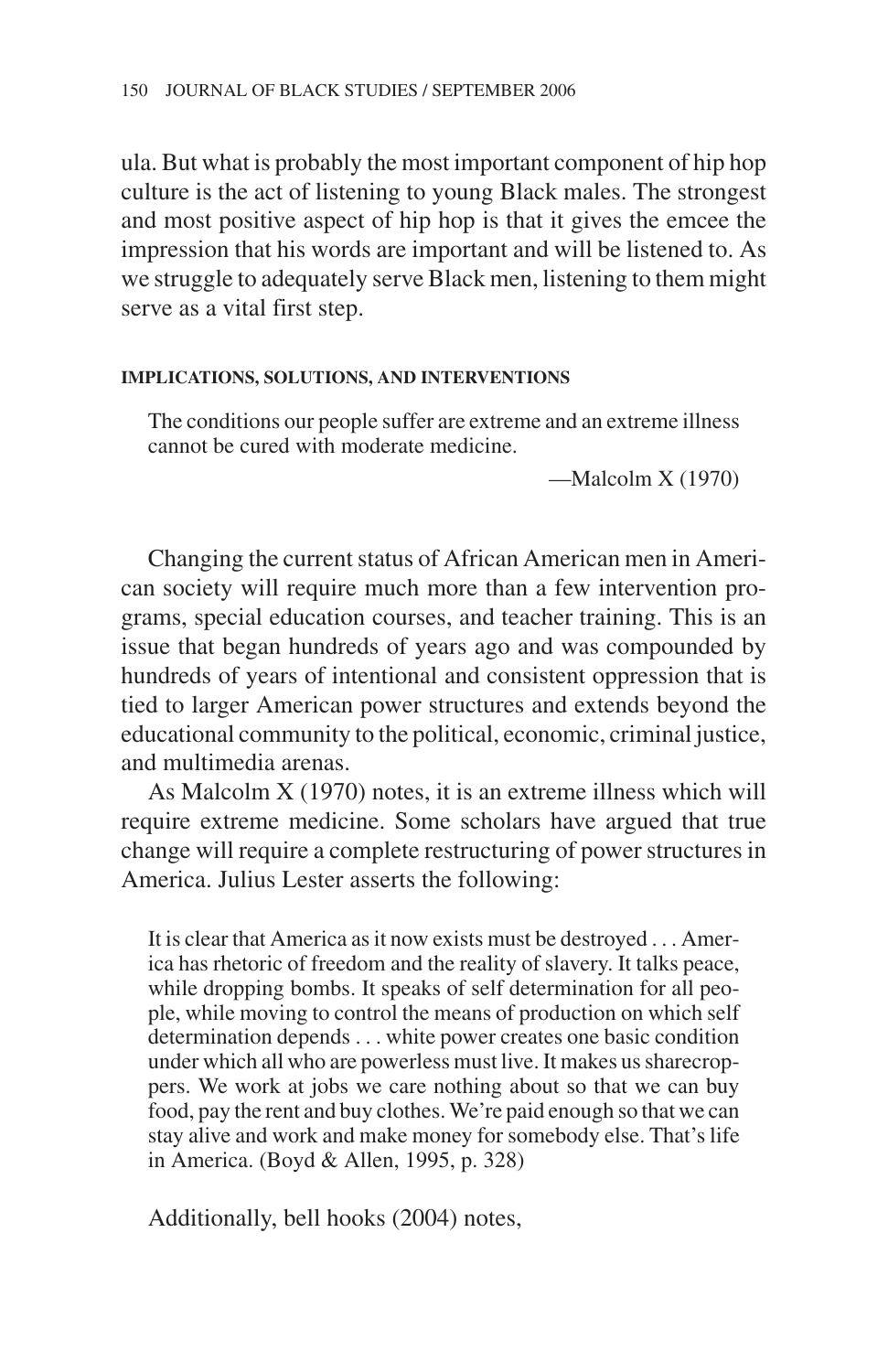Imperialist white supremacist, capitalist patriarchy is an interrelated system of domination that will never fully empower black men. Right now that system is symbolically lynching masses of black men, choking off their very life, by making it all but impossible for them to learn basic reading and writing skills in childhood; by the promotion of addiction as the free enterprise system that works to provide unprecedented wealth to a few and short term solace from collective pain for many; by widespread unemployment; and the continued psychological lure of life threatening patriarchal masculine behaviors. (p. xiii)

Black men themselves have echoed this sentiment through the actions of creating alternative cultural structures from gangs to hip hop. Even noted integrationalist and advocate of peaceful negotiation Martin Luther King Jr. called for a destruction and rebirth of the American power structure as it stood. A pastor at heart, King referred to a Christian biblical story in which one asks Jesus how he might be in his favor, and rather than listing all of the various ways the man should change, he remarks that the man must be born again, meaning that a complete destruction of the old self and building of a new self must occur. King goes on to argue that this is what must occur in America (Boyd & Allen, 1995). The question, then, becomes how might such a drastic change occur for a group that still remains villainized by the larger society. Critical to the formation of solutions is the role of power. Because, for the most part, black men lack real and substantial economic, political, and social power, major public interventions are required to largely come from White power structures in the larger society. According to Roach (2003), for a real investment to be made from society at large, Black men must be seen as a vital asset to society and tied to the growth of local economies and social order. Slavery may have been the last time Black men were strongly tied to the economic growth of America and thus "needed" in American society. And if even when Black men were directly linked to the economic growth of American society, they were still ill treated, it might be unrealistic to expect the current society in its current state to take seriously the plight of Black men, much less be willing to undergo a structural change to improve their situation. Community solutions may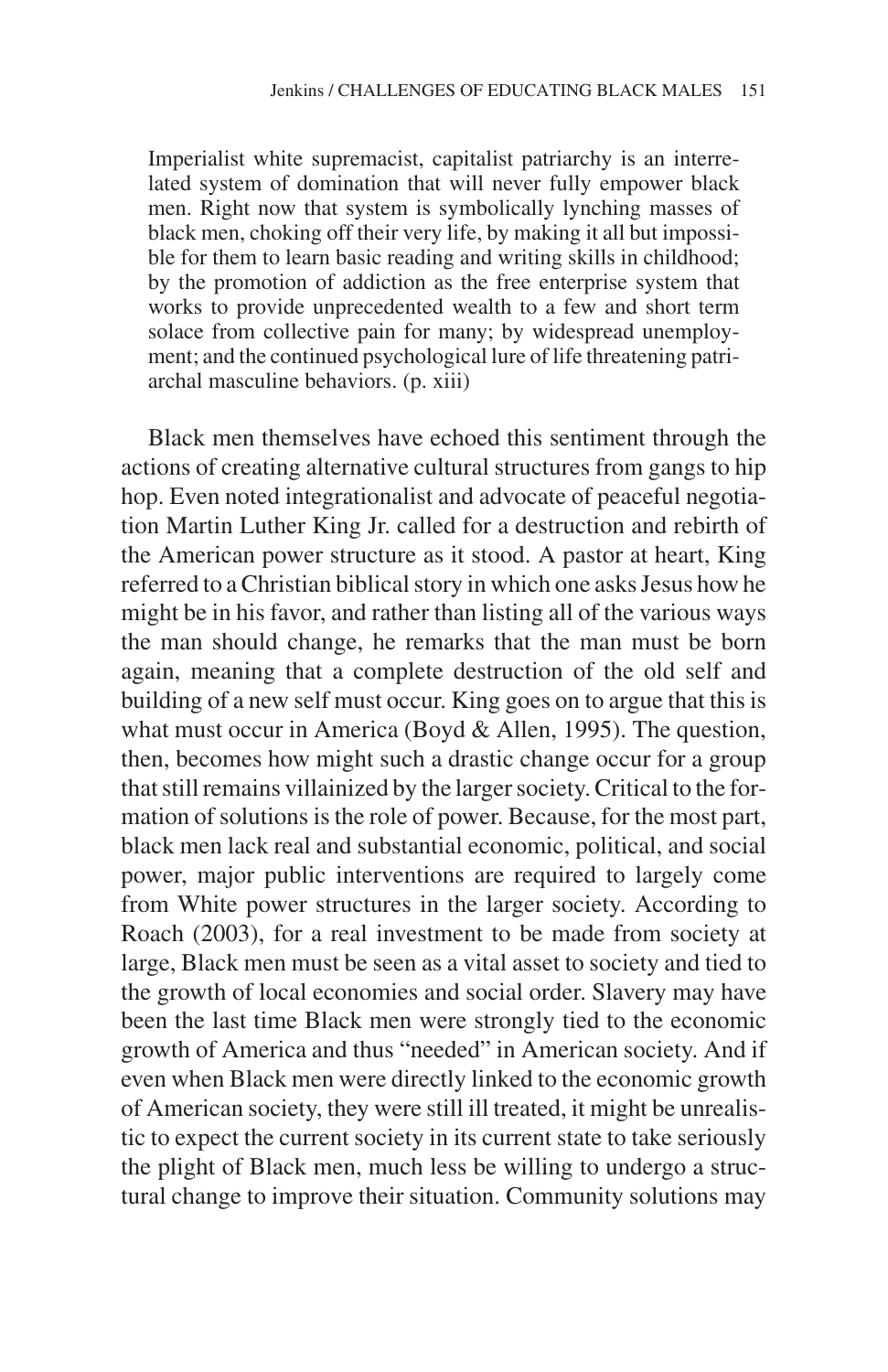provide the most realistic inroads and a commitment to implementing, at the least, major structural changes within the American educational system. Most important, the community initiatives and programs must compliment the changes in education. As Blake and Darling (1994) note, vast improvements in education may prove futile if society does not offer employment opportunities to compliment these initiatives. William Strickland (Boyd & Allen, 1995) provides the following suggestions for community solutions: Communicate through town halls, churches, in the streets like the street preachers used to do in Harlem; hold government accountable for creating community development programs and helping to sustain existing ones; support programs that work by giving to current successful programs so that they can grow and expand; create new programs through the establishment of more mobile libraries, film, and music programs; be political by creating more political education programs within the Black community. I add to this list the need for more mental and substance abuse centers within the community to offer basic and creative counseling skills through interactive and nontraditional counseling interventions.

Garibaldi (1992) provides important suggestions for educational practice:

- 1. African American male students should be taught values, etiquette, and morality in school. They should also be taught why school success is important.
- 2. African American male students should be strongly encouraged to participate in more extracurricular activities that are related to academics and leadership.
- 3. African American male college students should have a stronger and more active presence in local schools as teacher aides, speakers, tutors, mentors, and workshop facilitators. Various segments of the community such as the media, businesspersons, religious leaders, public servants, senior citizens, retired professionals, skilled craftsmen, and members of civic organizations should be actively recruited to serve as school volunteers.
- 4. Teachers should encourage African American students at an early level to pursue a college or postsecondary education, and more African American male teachers should be hired.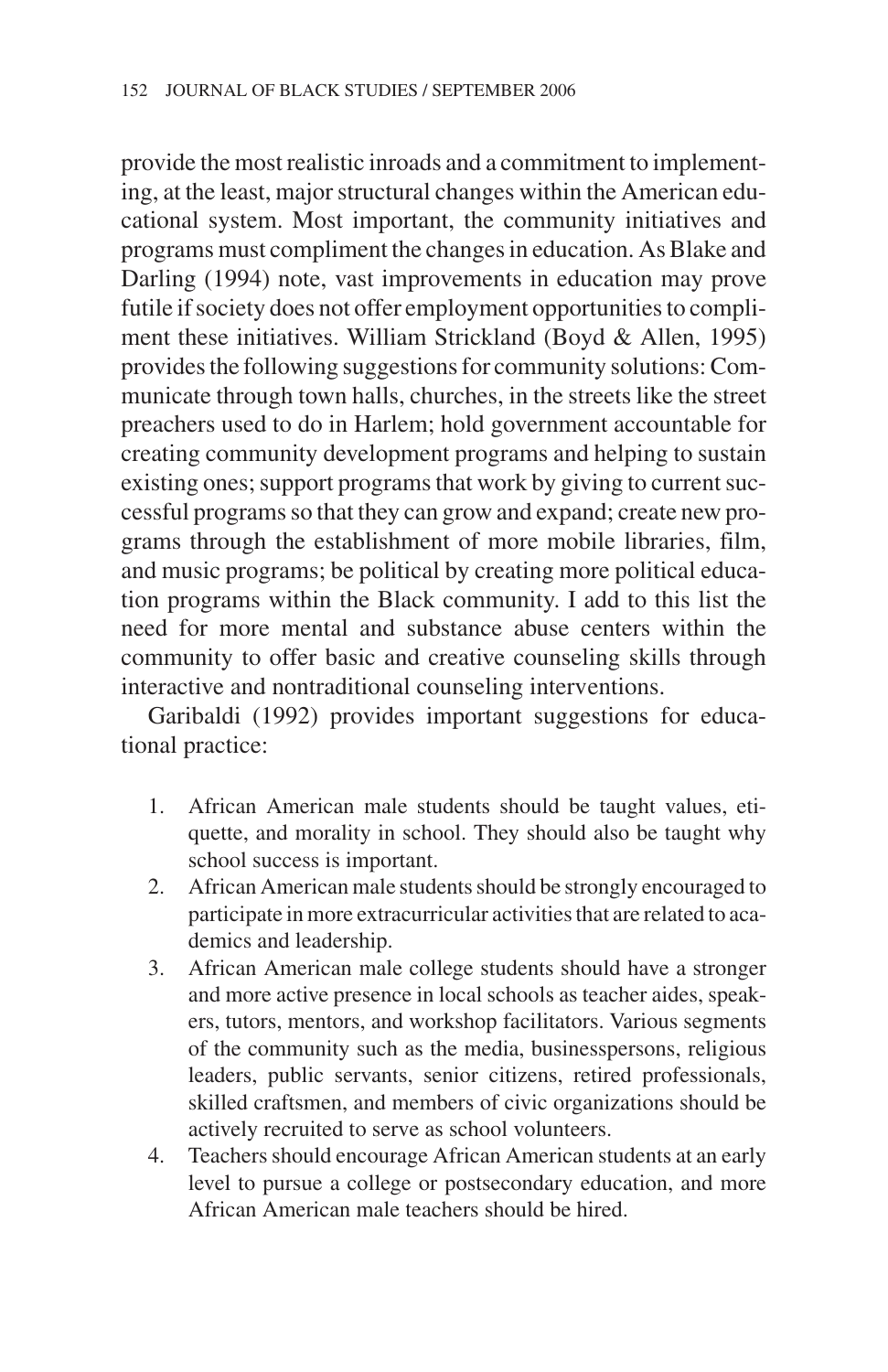- 5. Businesses should provide rewards and incentives, such as summer apprenticeships or book awards, to the children of their employees.
- 6. Teachers should demonstrate the relevance of coursework to the adult years by incorporating family-living skills, budgeting, and business and job-related communication and writing skills into the current curriculum of relevant courses.

There are only a few suggestions listed above, but what is important is the extent and level of change that each suggestion encompasses. From recruiting practices, community involvement, and university partnerships to the type of subject matter taught, these changes are vast. It is also important to note that new extracurricular experiences that provide a safe and relevant space for Black boys to voice their thoughts should also be created. This new educational space might seek to mirror the environment of cultural inclusion present in the world of hip hop. Additionally, space needs to be created for Black men to better understand their current situation and how they came to be positioned there. As evidenced by hip hop culture, an environment that allows for the processing of one's history, reflecting on one's current situation, and establishing goals for the future can exist.

A structural change must occur within education. Garibaldi's (1992) suggestions and the insights that might come from the study of hip hop must be used to change how the educational arena approaches the art of teaching. In addition to creating new educational experiences for Black males, existing curriculum, pedagogy, and supplemental experiences should also be restructured to become more inclusive. Additionally, increased practical experience for undergraduate education majors is needed to ensure that new teachers are prepared to relate to young Black boys. Both students and teachers should be provided with increased training on social and cultural issues affecting Black boys. Students should be provided with greater cultural immersion experiences that might deepen their connection to their ancestry and history. Extracurricular experiences might also be developed that outreach to parents to not only get them interested in their student's learning but also to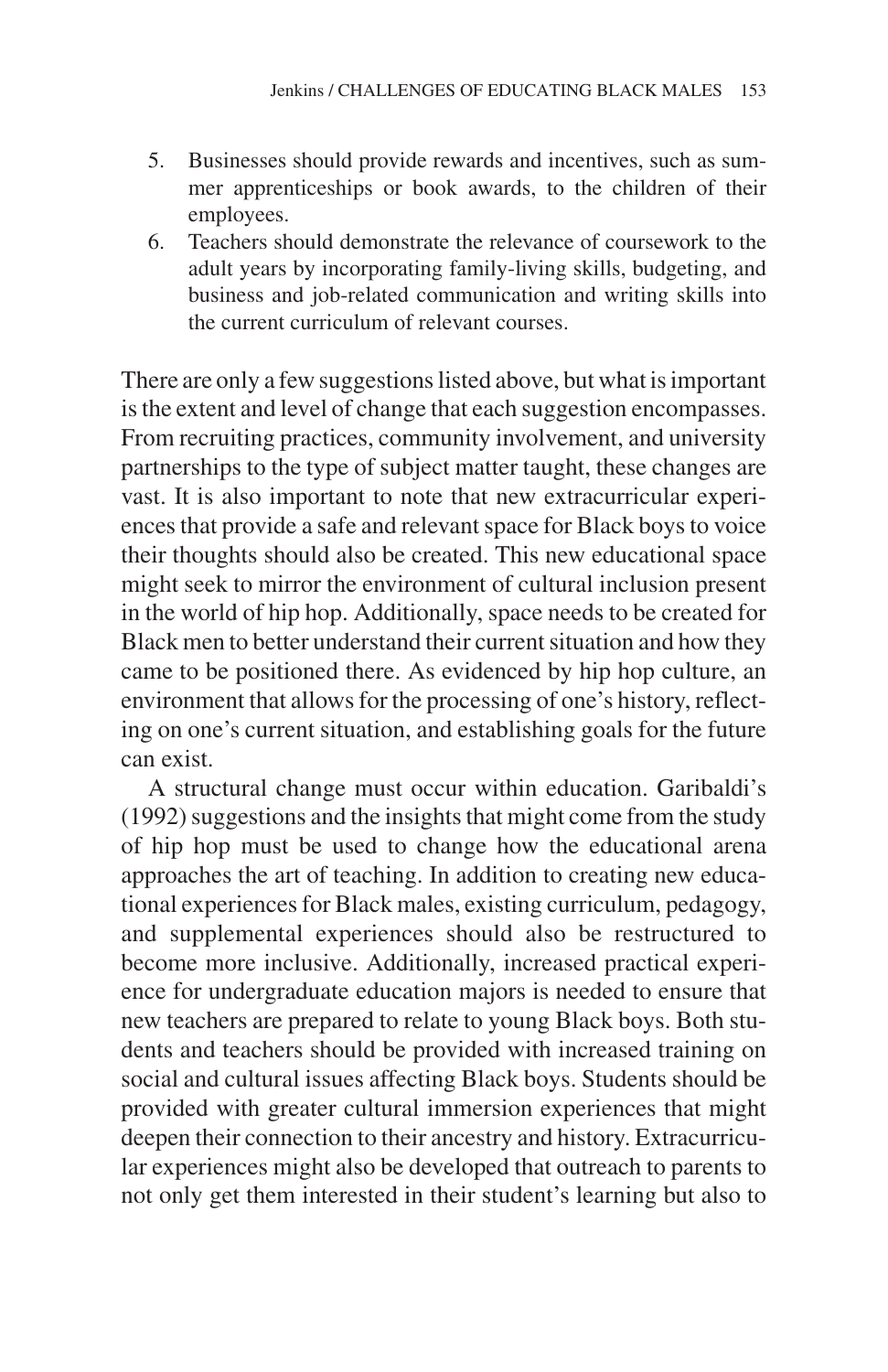get them involved in activities that will advance their own knowledge and job skills. An attempt to recreate the community school environments noted by Booker T. Washington (cited in Boyd & Allen, 1995) may assist in changing the educational reality of the entire Black family. Finally, greater efforts should be made to embrace the rage and offer opportunities for reflection. All of these suggestions from community interventions to systemic transformation within education to the use of hip hop culture as a model of inclusion can be merged and used to inform one another. It must be determined how educational transformation, community activism, and popular culture structures can collaborate for the betterment of this population. If this does not occur, the dismal sense of hope that Black men currently have in American society to truly transform how it perceives and interacts with them will remain a reality. This hopelessness was best expressed by Mos Def (2002c) in the song "Mr. Nigga" when he expresses that he will make every effort to engage and to enjoy life, to achieve what others label the *American Dream*. But even when he reaches his goals, even if he achieves his dreams, he will not be surprised if he is still seen as "Mr. Nigger" despite all of his achievements.

#### **REFERENCES**

- Arizona State University. (2004). African American Men of Arizona State. Available from www.aamasu.org
- Barclay, P. (Director), Duke, B. (Director), & Sullivan, K. (Director). (1996). *America's dream* [Motion Picture]. Los Angeles: Universal Pictures.
- Blake, W., & Darling, C. (1994). The dilemmas of the African American male. *Journal of Black Studies*, *24*(4), 402-415.
- Benjamin, A., & Paxton, A. (1996). Elevators (Me & you). On *ATLiens*[CD]. New York: La Face.
- Bourne, S. C. (Director). (1996). *A great and mighty walk* [Motion picture]. Oakland, CA: Black Dot Films.
- Boyd, H., & Allen, R. (1995).*Brotherman: The odyssey of Black men in America: An anthology.* New York: One World.
- Dyson, M. E. (2001). *Holler if you hear me: Searching for Tupac Shakur*. New York: Basic Civitas.
- Edelman, M. (1986). *Families in peril*. Cambridge, MA: Harvard University Press.
- Ellison, R. (1952). *Invisible man*. New York: Random House.